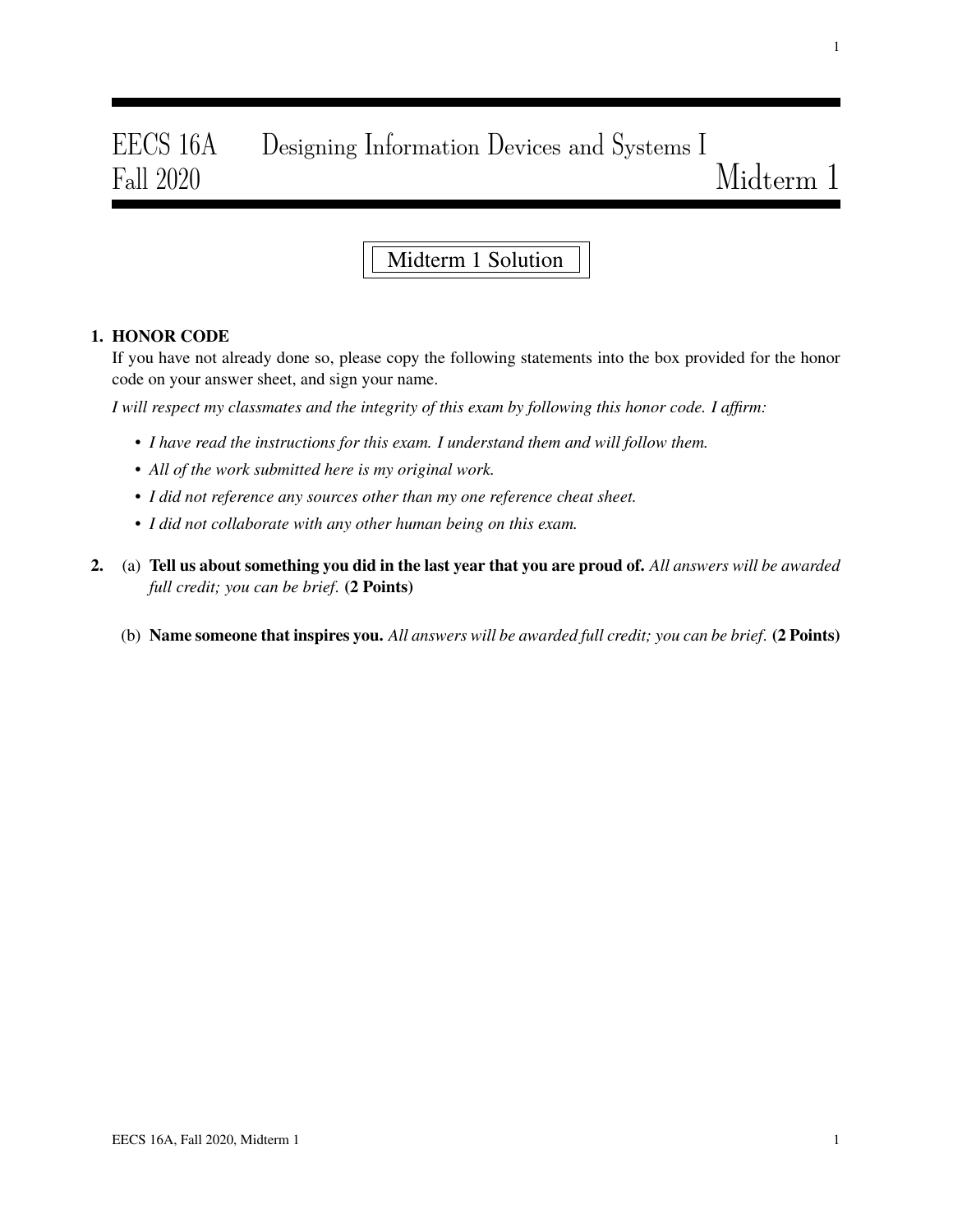#### 3. Sailing for climate change (22 points)

You are a member of Greta Thunberg's crew that embarks on a new transatlantic boat journey, advocating for climate change awareness and environmentally friendly travel.

(a) (2 points) In the environmentally friendly mode, the ship travels using only the wind and sail; as a result you have to move in direction of the wind.

In this mode, the next location of the ship is given by  $\vec{\ell}_{next} = \mathbf{A} \cdot \vec{\ell}_{curr}$ , where  $\vec{\ell}_{curr} =$  $\sqrt{ }$  $\overline{1}$ 2 5  $\boldsymbol{0}$ 1 is the current

location of the ship. A is given as:

$$
\mathbf{A} = \begin{bmatrix} 1 & 2 & 0 \\ 3 & 6 & 0 \\ 0 & 0 & 0 \end{bmatrix}.
$$

Find your next location vector  $\vec{\ell}_{next}$  after you apply the steering matrix A once to  $\vec{\ell}_{curr}$ . Solution:

Your next location can be calculated by multiplying the steering matrix with your current location so:

$$
\vec{\ell}_{next} = \mathbf{A} \cdot \vec{\ell}_{curr} = \begin{bmatrix} 1 & 2 & 0 \\ 3 & 6 & 0 \\ 0 & 0 & 0 \end{bmatrix} \begin{bmatrix} 2 \\ 5 \\ 0 \end{bmatrix} = \begin{bmatrix} 1 \cdot 2 + 2 \cdot 5 + 0 \cdot 0 \\ 3 \cdot 2 + 6 \cdot 5 + 0 \cdot 0 \\ 0 \cdot 0 + 0 \cdot 0 + 0 \cdot 0 \end{bmatrix} = \begin{bmatrix} 12 \\ 36 \\ 0 \end{bmatrix}
$$

(b) (2 points) What is the dimension of the columnspace of A? Explain your answer and/or show your work.

$$
\mathbf{A} = \begin{bmatrix} 1 & 2 & 0 \\ 3 & 6 & 0 \\ 0 & 0 & 0 \end{bmatrix}.
$$

**Solution:** Observe that the columns of the steering matrix A are linearly dependent since  $col_2$  =  $2 \times \text{col}_1$ . This means that the column space is equal to:  $C(A) = \text{span}\left\{$  $\sqrt{ }$  $\mathbf{I}$ 1 3 0 1  $\mathbf{I}$ o . We can disregard the last column as it is a column of zeros.

Therefore, the column space of A has dimension 1, and forms a line.

(c) (6 points) A plane is monitoring the journey from a high altitude and wants to come closer to Greta's ship at a certain meeting point,  $\vec{\ell}_{meet}$ .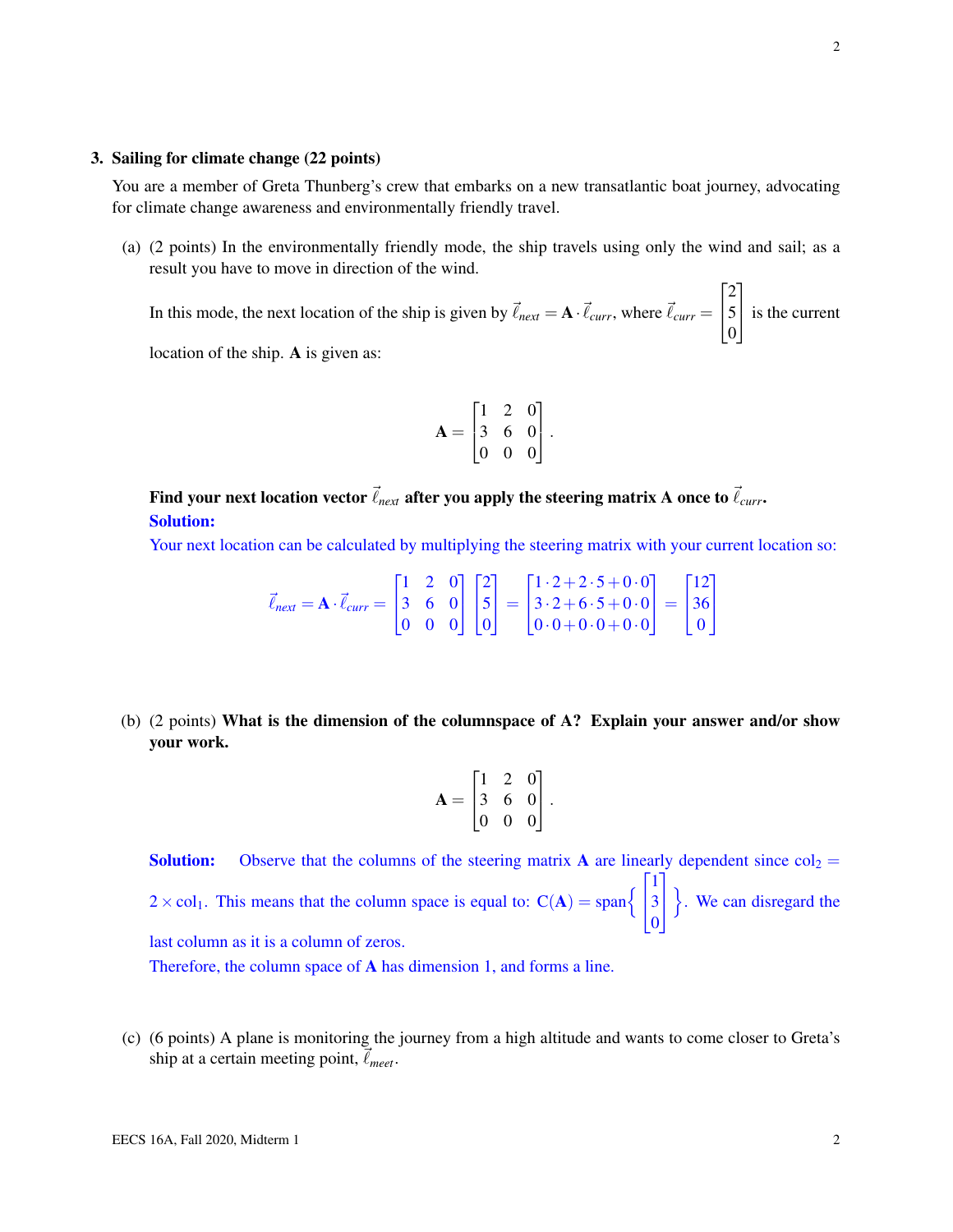3

The plane's current location is described by  $\vec{\ell}_{plane}$  =  $\sqrt{ }$  $\overline{1}$ 0 20 100 1 , and the goal is to hover at the meeting

point described by  $\vec{\ell}_{meet} =$  $\sqrt{ }$  $\overline{1}$ 20 20 50 1 . You have been asked to design a steering matrix <sup>B</sup> for the plane so that

$$
\vec{\ell}_{meet} = \mathbf{B} \cdot \vec{\ell}_{plane}.
$$

Some of the entries of the matrix **B** are given for you below; however, you must find the elements *p*,*q* and *r*. Please draw a box around your answers for *p*,*q* and *r*.

$$
\mathbf{B} = \begin{bmatrix} 10 & p & 1 \\ 20 & 6 & q \\ 7 & r & -1 \end{bmatrix}.
$$

#### Solution:

The system of equations we need to solve is:

$$
\mathbf{B} \cdot \vec{\ell}_{plane} = \vec{\ell}_{meet}
$$
  

$$
\begin{bmatrix} 10 & p & 1 \\ 20 & 6 & q \end{bmatrix} \begin{bmatrix} 0 \\ 20 \\ 20 \end{bmatrix} = \begin{bmatrix} 20 \\ 20 \end{bmatrix}
$$

$$
\begin{bmatrix} 10 & F & 1 \\ 20 & 6 & q \\ 7 & r & -1 \end{bmatrix} \begin{bmatrix} 20 \\ 20 \\ 100 \end{bmatrix} = \begin{bmatrix} 20 \\ 20 \\ 50 \end{bmatrix}
$$

The system of equations we can write from the above matrix formulation is:

$$
\begin{cases}\n10 \cdot 0 + p \cdot 20 + 1 \cdot 100 &= 20 \\
20 \cdot 0 + 6 \cdot 20 + q \cdot 100 &= 20 \\
7 \cdot 0 + r \cdot 20 + (-1) \cdot 100 &= 50\n\end{cases}
$$

Solving this system, we arrive at the following solution:  $p = -4$ ,  $q = -1$ ,  $r = 7.5$ .

(d) (4 points) For this subpart and the following subparts, you can assume that your ship travels only in 2D.

Your current location is given by  $\vec{\ell}_{curr} = \begin{bmatrix} 2 \\ 2 \end{bmatrix}$ 3 . Steering matrix  $C$  was multiplied once with your previous location vector,  $\vec{\ell}_{prev}$ , to bring you to  $\vec{\ell}_{curr}$ , so you know  $\vec{\ell}_{curr} = \mathbf{C} \cdot \vec{\ell}_{prev}$ . The matrix  $\mathbf{C}$  is:

$$
\mathbf{C} = \begin{bmatrix} 1 & 1 \\ 3 & 6 \end{bmatrix}.
$$

## Find  $\vec{\ell}_{prev}$ , your previous location vector. Solution:

There are two acceptable solutions for this answer: 1. to calculate the inverse first, and then multiply the inverse matrix with the current state vector; or 2. to formulate the problem as  $\mathbf{C} \cdot \vec{\ell}_{prev} = \vec{\ell}_{curr}$  and row reduce to calculate  $\vec{\ell}_{prev}$ .

For the first approach, we need to calculate the inverse matrix as follows:

$$
\vec{\ell}_{prev} = \mathbf{C}^{-1} \vec{\ell}_{curr}.
$$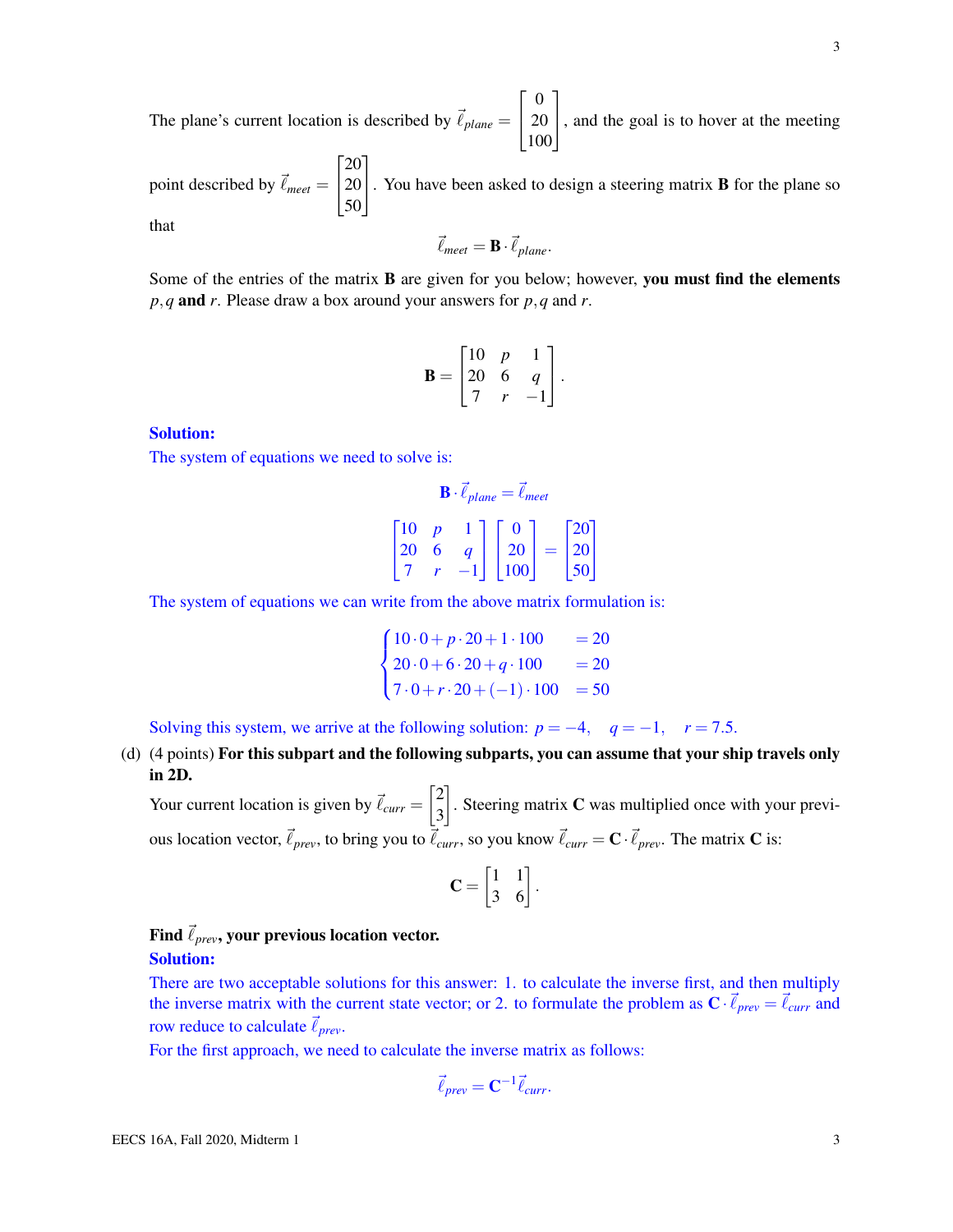Using Gaussian Elimination we can get:

$$
\begin{bmatrix} 1 & 1 & 1 & 0 \ 3 & 6 & 0 & 1 \end{bmatrix}
$$
  
\n
$$
\rightarrow \begin{bmatrix} 1 & 1 & 1 & 0 \ 0 & 3 & -3 & 1 \end{bmatrix} R_2 \leftarrow R_2 - 3R_1
$$
  
\n
$$
\rightarrow \begin{bmatrix} 1 & 1 & 1 & 0 \ 0 & 1 & -1 & \frac{1}{3} \end{bmatrix} R_2 \leftarrow \frac{1}{3} R_2
$$
  
\n
$$
\rightarrow \begin{bmatrix} 1 & 0 & 2 & -\frac{1}{3} \\ 0 & 1 & -1 & \frac{1}{3} \end{bmatrix} R_1 \leftarrow R_1 - R_2
$$

So we will have that:

$$
\vec{\ell}_{prev} = \begin{bmatrix} 2 & -\frac{1}{3} \\ -1 & \frac{1}{3} \end{bmatrix} \begin{bmatrix} 2 \\ 3 \end{bmatrix} = \begin{bmatrix} 3 \\ -1 \end{bmatrix}
$$

In the second approach, we augment our matrix accordingly and row reduce:

$$
\begin{bmatrix} 1 & 1 & 2 \ 3 & 6 & 3 \end{bmatrix}
$$
  
\n
$$
\rightarrow \begin{bmatrix} 1 & 1 & 2 \ 0 & 3 & -3 \end{bmatrix} R_2 \leftarrow R_2 - 3R_1
$$
  
\n
$$
\rightarrow \begin{bmatrix} 1 & 1 & 2 \ 0 & 1 & -1 \end{bmatrix} R_2 \leftarrow \frac{1}{3} R_2
$$
  
\n
$$
\rightarrow \begin{bmatrix} 1 & 0 & 3 \ 0 & 1 & -1 \end{bmatrix} R_1 \leftarrow R_1 - R_2
$$

Again, we see that the previous location vector is:

$$
\vec{\ell}_{prev} = \begin{bmatrix} 3 \\ -1 \end{bmatrix}
$$

(e) (4 points) On the distant horizon, you see three other ships approaching Greta's ship. The current locations of the three ships are given by the column vectors:  $\begin{bmatrix} 5 \\ 0 \end{bmatrix}$ 9  $\Bigg], \Bigg[ \frac{4}{12} \Bigg], \Bigg[ \frac{3}{4} \Bigg]$ 4 . You stack the ships' locations together to make the matrix  $\mathbf{D} = \begin{bmatrix} 5 & 4 & 3 \\ 9 & 12 & 4 \end{bmatrix}$ .

The winds driving these ships transform each ship location by the matrix  $\mathbf{E} = \begin{bmatrix} a & b \\ c & d \end{bmatrix}$ .

Instead of computing their final locations one-by-one, you want one matrix that gives the locations of the three ships, where the two rows of this matrix will contain the *x*- and *y*-coordinates of the ships, respectively.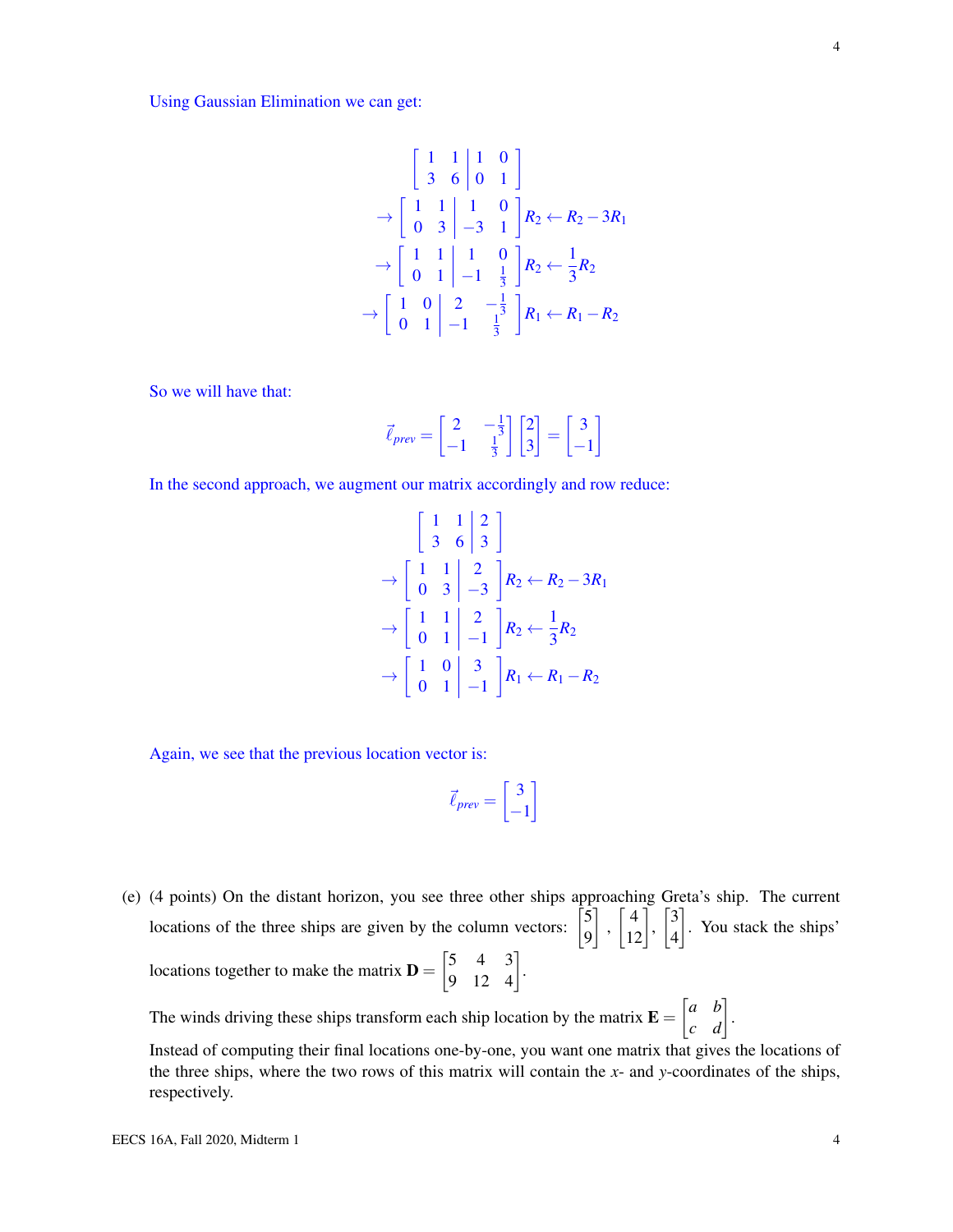## Set this problem up as a matrix-matrix multiplication and find the matrix representing the final locations of all three ships.

## Solution:

The  $2 \times 3$  matrix corresponding to the ships' current location vectors is constructed as a matrix **D**:

$$
\mathbf{D} = \begin{bmatrix} 5 & 4 & 3 \\ 9 & 12 & 4 \end{bmatrix}
$$

Note that students may put the column vectors together in varying order; as long as the order matches the ordering of the final location vectors in the answer, full credit should be awarded. The matrix-matrix product is calculated as follows:

$$
\mathbf{E} \cdot \mathbf{D} = \begin{bmatrix} a & b \\ c & d \end{bmatrix} \cdot \begin{bmatrix} 5 & 4 & 3 \\ 9 & 12 & 4 \end{bmatrix}
$$
  
= 
$$
\begin{bmatrix} 5a + 9b & 4a + 12b & 3a + 4b \\ 5c + 9d & 4c + 12d & 3c + 4d \end{bmatrix}
$$

(f) (4 points) Your current location vector is now given as  $\vec{\ell}_{curr} = \begin{bmatrix} 5 \\ 0 \end{bmatrix}$ 0 . Your would like to steer Greta's

ship to  $\vec{\ell}_{final} = \begin{bmatrix} 0 \\ -10 \end{bmatrix}$ . You notice that the ship has several built-in 2 × 2 steering matrices which you can apply in any order to your current location vector:

- $T_\theta$ , which rotates your current location vector by 90° counterclockwise;
- $T_2$ , which multiplies your current location vector by a factor of 2;
- $T_x$ , which reflects your current location vector across the x-axis;
- $T_v$ , which reflects your current location vector across the y-axis.

You would like to only use these built-in steering matrices to direct Greta's ship to its final goal.

Which of the following options would successfully get you from  $\vec{\ell}_{curr}$  to  $\vec{\ell}_{final}$ ? Only one option is correct.

No partial credit will be awarded if any incorrect options are selected. You do not need to show any work for this problem.

(i) 
$$
\vec{\ell}_{final} = \mathbf{T}_{\theta} \mathbf{T}_{2} \mathbf{T}_{x} \vec{\ell}_{curr}
$$
  
\n(ii)  $\vec{\ell}_{final} = \mathbf{T}_{y} \mathbf{T}_{2} \mathbf{T}_{x} \vec{\ell}_{curr}$   
\n(iii)  $\vec{\ell}_{final} = \mathbf{T}_{y} \mathbf{T}_{z} \mathbf{T}_{z} \vec{\ell}_{curr}$   
\n(iv)  $\vec{\ell}_{final} = \mathbf{T}_{y} \mathbf{T}_{x} \mathbf{T}_{2} \vec{\ell}_{curr}$ 

#### Solution:

The only correct choice among the options provided is **option (ii)**. Applying  $T_\theta$  brings  $\vec{\ell}_{curr}$  to  $[0 \quad 5]^\top$ ; applying  $\mathbf{T_2}$  next brings us to  $[0 \quad 10]^\top$ . Finally, applying  $\mathbf{T_x}$  last brings us to  $\vec{\ell}_{final} = [0 \quad -10]^\top$ . Option (i) transforms  $\vec{\ell}_{curr}$  to  $[5 \ 0]^{\top}$  by  $\mathbf{T_x}$ ; transforms to  $[10 \ 0]^{\top}$  by  $\mathbf{T_2}$ , then to  $\vec{\ell}_{final} = [0 \ 10]^{\top}$ by  $\mathbf{T}_{\theta}$ . Option (iii) transforms  $\vec{\ell}_{curr}$  to  $[5 \quad 0]^\top$  by  $\mathbf{T_x}$ ; transforms to  $[10 \quad 0]^\top$  by  $\mathbf{T_2}$ , then to  $\vec{\ell}_{final} = [-10 \quad 0]$  $0^{\dagger}$ by  $T_v$ . Option (iv) transforms  $\vec{\ell}_{curr}$  to  $[10 \quad 0]^\top$  by  $\mathbf{T_2}$ ; transforms to  $[10 \quad 0]^\top$  by  $\mathbf{T_x}$ , then to  $\vec{\ell}_{final} = [-10 \quad 0]^\top$ by  $T_v$ .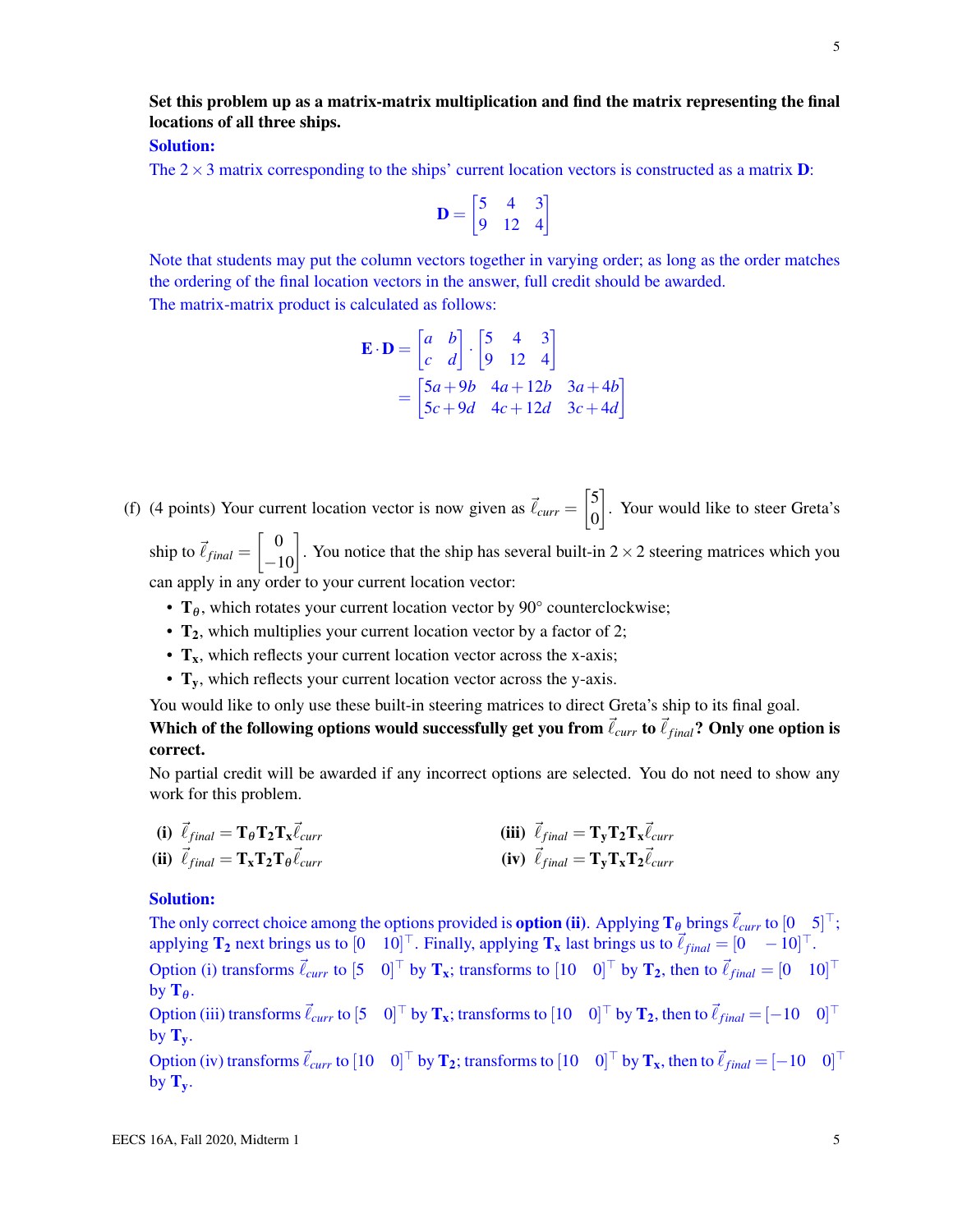#### 4. Mixing Paints (21 points)

Over quarantine, you've really gotten into painting, but you are running low on paints.You would like to mix the paints you have to make different colors.

Notation: **Every** color can be represented as a length-3 vector,  $\vec{c}$  =  $\sqrt{ }$  $\overline{1}$ *cr cy cb* 1 , where  $c_r$ ,  $c_y$ , and  $c_b$  represent the number of bottles of red, yellow, and blue paint, respectively, to make the color.

(a) (5 points) You want to make the color brown,  $\vec{b} =$  $\sqrt{ }$  $\overline{1}$ 1 1 1 1 , using a linear combination of turquoise, magenta, and peach paints (the only ones you have left). We are given the following information about

paint compositions:

- 1 bottle of turquoise is made by combining 0 bottles red, 0.4 bottles yellow, and 0.6 bottles blue.
- 1 bottle of magenta is made by combining 0.5 bottles red, 0 bottles yellow, and 0.5 bottles blue.
- 1 bottle of peach is made by combining 0.5 bottles red, 0.4 bottles yellow, and 0.1 bottles blue.

You would like to find the number of bottles of turquoise  $(x_t)$ , magenta  $(x_m)$ , and peach  $(x_p)$  to mix to make brown. Formulate this problem as a matrix-vector equation. You do not need to solve the equation.

Solution:

 $A\vec{x} = \vec{b}$ 

 $\lceil$  $\overline{1}$ 0 0.5 0.5 0.4 0 0.4 0.6 0.5 0.1 1  $\mathbf{I}$  $\sqrt{ }$  $\mathbf{r}$ *xt xm xp* 1  $\Big| =$  $\sqrt{ }$  $\mathbf{I}$ 1 1 1 1  $\mathbf{I}$ 

(b) (5 points) Your friend wants to make the color brown but has a different set of colors. She also sets up a system of equations to make brown and ends up with  $A\vec{x} = \vec{b}$  where

$$
\mathbf{A} = \begin{bmatrix} 0 & 0.5 & 0.5 \\ 0.5 & 0 & 0.5 \\ 0.5 & 0.5 & 0 \end{bmatrix}, \vec{b} = \begin{bmatrix} 1 \\ 1 \\ 1 \end{bmatrix}.
$$

Use Gaussian Elimination to solve for  $\vec{x}$ , which represents the mixture of paints your friend must combine to make brown. Show your work.

Solution: Our system of equations is given by:

$$
\begin{bmatrix} 0 & 0.5 & 0.5 \\ 0.5 & 0 & 0.5 \\ 0.5 & 0.5 & 0 \end{bmatrix} \vec{x} = \begin{bmatrix} 1 \\ 1 \\ 1 \end{bmatrix}
$$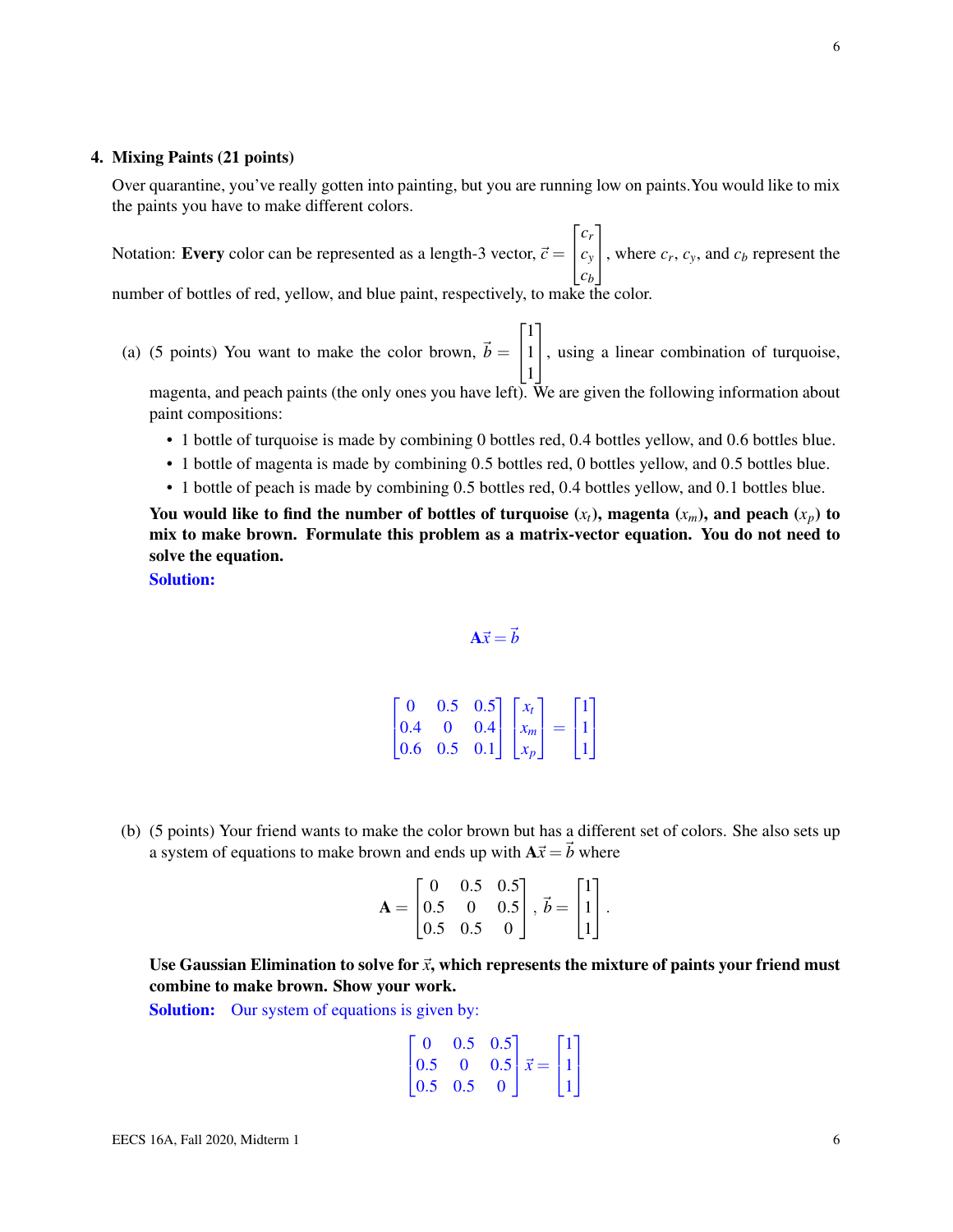which we can express in augmented matrix form as:

For simplicity, we multiply all rows by 2 to remove the fractions and then proceed with Gaussian Elimination:

 $0 \t 0.5 \t 0.5 \t 1$  $0.5 \quad 0 \quad 0.5 \mid 1$  $0.5 \quad 0.5 \quad 0 \mid 1$  1  $\mathbf{I}$ 

 $\sqrt{ }$  $\overline{\phantom{a}}$ 

$$
\begin{bmatrix} 0 & 1 & 1 & 2 \ 1 & 0 & 1 & 2 \ 1 & 1 & 0 & 2 \end{bmatrix}
$$
  
\n
$$
\rightarrow \begin{bmatrix} 1 & 0 & 1 & 2 \ 0 & 1 & 1 & 2 \ 1 & 1 & 0 & 2 \end{bmatrix}
$$
swap R<sub>1</sub>, R<sub>2</sub>  
\n
$$
\rightarrow \begin{bmatrix} 1 & 0 & 1 & 2 \ 0 & 1 & 1 & 2 \ 0 & 1 & -1 & 0 \end{bmatrix} R_3 \leftarrow R_3 - R_1
$$
  
\n
$$
\rightarrow \begin{bmatrix} 1 & 0 & 1 & 2 \ 0 & 1 & 1 & 2 \ 0 & 0 & -2 & -2 \end{bmatrix} R_3 \leftarrow R_3 - R_2
$$
  
\n
$$
\rightarrow \begin{bmatrix} 1 & 0 & 1 & 2 \ 0 & 1 & 1 & 2 \ 0 & 0 & 1 & 1 \end{bmatrix} R_3 \leftarrow -\frac{1}{2} R_3
$$
  
\n
$$
\rightarrow \begin{bmatrix} 1 & 0 & 0 & 1 \ 0 & 1 & 0 & 1 \ 0 & 0 & 1 & 1 \end{bmatrix} R_1 \leftarrow R_1 - R_3; R_2 \leftarrow R_2 - R_3
$$

So we arrive at the solution  $\vec{x} =$  $\sqrt{ }$  $\mathbf{I}$ 1 1 1 1  $\vert \cdot$ 

(c) (6 points) You now want to make lots of colors. Instead of solving the system  $A\vec{x} = \vec{c}$  every time we want to make a new color  $\vec{c}$ , you want to find the inverse matrix  $A^{-1}$ . For this subpart, use the following matrix:

$$
\mathbf{A} = \begin{bmatrix} 1 & 1 & 1 \\ 0 & 1 & 0 \\ 1 & 0 & 2 \end{bmatrix}.
$$

Use Gaussian Elimination to determine if  $A^{-1}$  exists. If  $A^{-1}$  exists, give its value.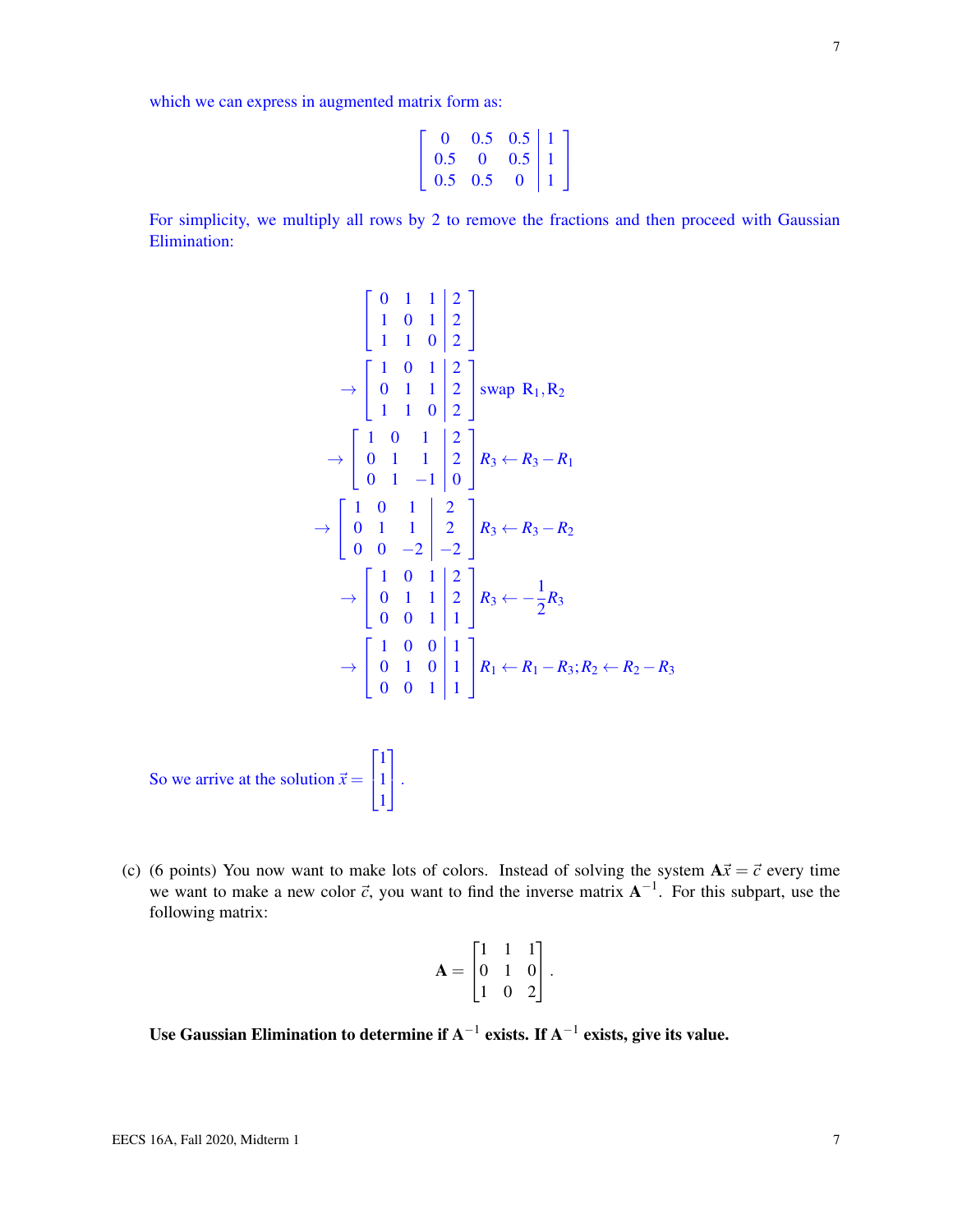Solution: We start with the following augmented matrix.

$$
\begin{bmatrix}\n\mathbf{A} \mid \mathbf{I}\n\end{bmatrix} =\n\begin{bmatrix}\n1 & 1 & 1 & 1 & 0 & 0 \\
0 & 1 & 0 & 0 & 1 & 0 \\
1 & 0 & 2 & 0 & 0 & 1\n\end{bmatrix}\n\rightarrow\n\begin{bmatrix}\n1 & 1 & 1 & 1 & 0 & 0 \\
0 & 1 & 0 & 0 & 1 & 0 \\
0 & -1 & 1 & -1 & 0 & 1\n\end{bmatrix}\n\begin{bmatrix}\nR_3 \leftarrow R_3 - R_1 \\
R_3 \leftarrow R_3 - R_1\n\end{bmatrix}\n\rightarrow\n\begin{bmatrix}\n1 & 1 & 1 & 1 & 0 & 0 \\
0 & 1 & 0 & 0 & 1 & 0 \\
0 & 0 & 1 & -1 & 1 & 1\n\end{bmatrix}\n\begin{bmatrix}\nR_3 \leftarrow R_3 + R_2\n\end{bmatrix}\n\rightarrow\n\begin{bmatrix}\n1 & 1 & 0 & 0 & 2 & -1 & -1 \\
0 & 1 & 0 & 0 & 1 & 0 \\
0 & 0 & 1 & -1 & 1 & 1\n\end{bmatrix}\n\begin{bmatrix}\nR_1 \leftarrow R_1 - R_3\n\end{bmatrix}\n\rightarrow\n\begin{bmatrix}\n1 & 0 & 0 & 2 & -2 & -1 \\
0 & 1 & 0 & 0 & 1 & 0 \\
0 & 0 & 1 & -1 & 1 & 1\n\end{bmatrix}\n\begin{bmatrix}\nR_1 \leftarrow R_1 - R_2\n\end{bmatrix}
$$
\n
$$
\begin{bmatrix}\n\mathbf{I} \mid \mathbf{A}^{-1}\n\end{bmatrix} =\n\begin{bmatrix}\n1 & 0 & 0 & 2 & -2 & -1 \\
0 & 1 & 0 & 0 & 1 & 0 \\
0 & 0 & 1 & -1 & 1 & 1\n\end{bmatrix}
$$

Thus the inverse matrix  $A^{-1}$  exists and is given by:

| $\mathbf{A}^{-1} = \begin{bmatrix} 2 & -2 & -1 \\ 0 & 1 & 0 \\ -1 & 1 & 1 \end{bmatrix}$ |  |  |
|------------------------------------------------------------------------------------------|--|--|

(d) (5 points) We would like to determine what colors we can make just given three other colors (purple, orange, gray). These are represented by a matrix  $\mathbf{D} \in \mathbb{R}^{3 \times 3}$ , which is invertible, but is otherwise unknown to you. You cannot mix together negative amounts of paint. Consider the set of all colors

$$
\mathbb{S} = \left\{ \vec{c} \in \mathbb{R}^3 \mid \mathbf{D}\vec{x} = \vec{c}, \ \vec{x} = \begin{bmatrix} x_1 \\ x_2 \\ x_3 \end{bmatrix}, \ x_1 \ge 0, x_2 \ge 0, x_3 \ge 0 \right\}.
$$

that we can get from mixing together non-negative quantities of the three colors. Is S a vector subspace of  $\mathbb{R}^3?$  Justify your answer.

Solution:

#### Brief Argument

We know that for  $\vec{c}_1 \in \mathbb{S}$ , there exists some  $\vec{x}_1$  such that  $\vec{c}_1 = \mathbf{D}\vec{x}_1$ .

Let's take a second vector  $\vec{c}_2 = -\vec{c}_1$ . The question we want to answer: for any  $\vec{c}_1 \in \mathbb{S}$ , is  $\vec{c}_2 \in \mathbb{S}$  also? Assume for now that it is (we will show this assumption is a contradiction.)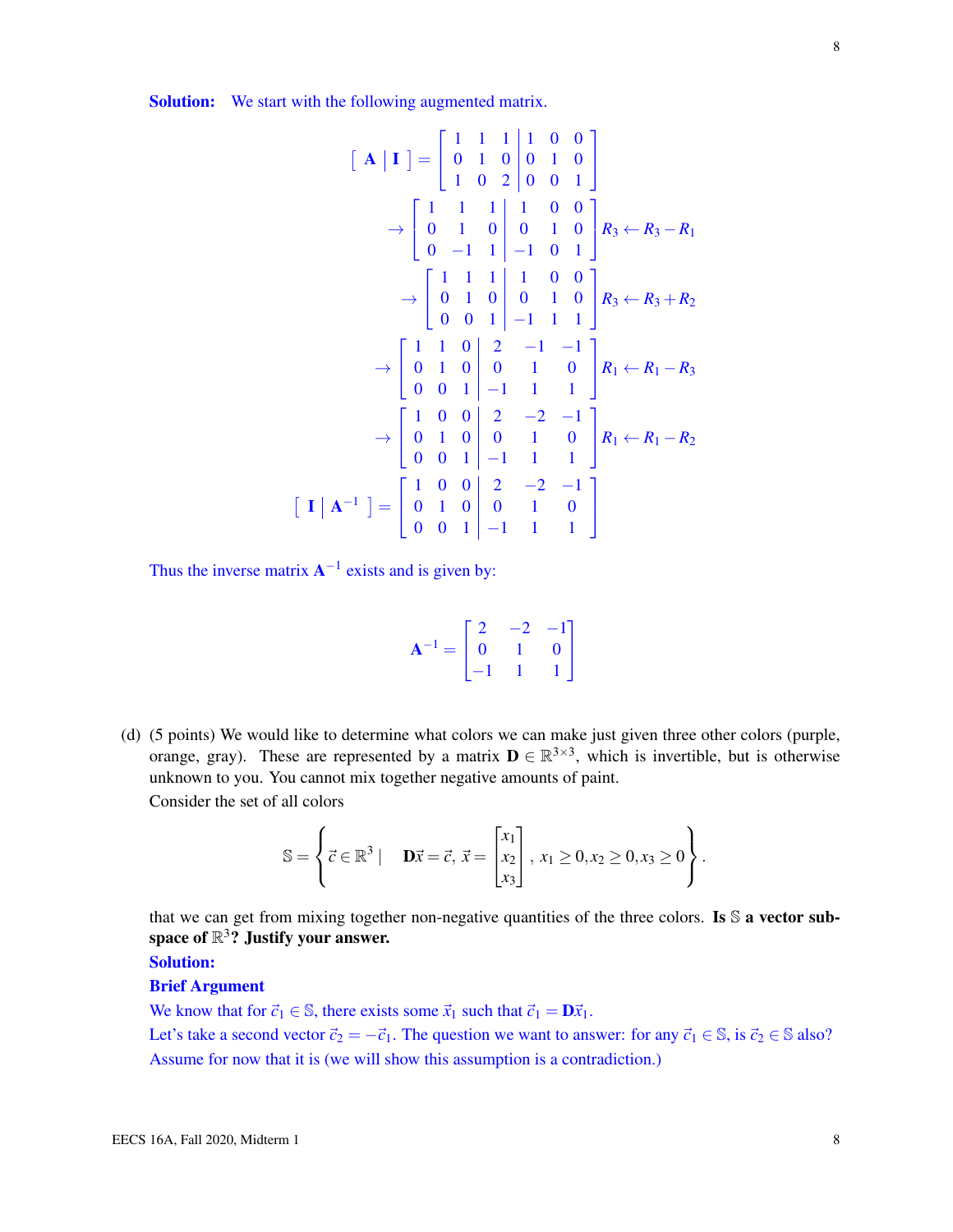Since we're assuming  $\vec{c}_2 \in \mathbb{S}$ , we can write:

$$
\vec{c}_2 = \mathbf{D}\vec{x}_2 \n-\vec{c}_1 = \mathbf{D}\vec{x}_2 \n\vec{c}_1 = -\mathbf{D}\vec{x}_2
$$

Note that because **D** is invertible, there is only one unique  $\vec{x}_2$  that satisfies this. Therefore, we can rewrite the left- and right-hand sides as:

$$
\mathbf{D}\vec{x}_1 = \mathbf{D}(-\vec{x}_2)
$$

i.e.

$$
\vec{x}_2 = -\vec{x}_1
$$

is the only solution to  $-\vec{c}_1 = \mathbf{D}\vec{x}_2$ . Note that **D** being invertible is crucial – otherwise,  $\vec{x}_2 = -\vec{x}_1$  would not be guaranteed to be the only solution for any arbitrary  $\vec{c}_1$ .

Suppose we have chosen a non-zero  $\vec{c}_1$  such that  $\vec{x}_1$  has elements  $x_1, x_2, x_3 \ge 0$  with at least one of  $x_1, x_2, x_3$  being strictly positive. Then  $\vec{x}_2 = -\vec{x}_1$  has at least one element that is strictly negative. But our set requires all  $\vec{x}$  vectors to only have non-negative elements. Therefore, we cannot generate  $-\vec{c}_1$ using  $\vec{x}_2 = -\vec{x}_1$ . By the invertibility of D, there are no other possible  $\vec{x}$  vectors to generate  $-\vec{c}_1$  for any arbitrary  $\vec{c}_1 \in \mathbb{S}$ .

This exposes a contradiction in our assumption:  $\vec{c}_2 = -\vec{c}_1 \notin \mathbb{S}$  for any arbitrary  $\vec{c}_1 \in \mathbb{S}$ .

For example, if we multiply a non-zero vector  $\vec{c}$  that is in our set S by  $-1$ , the resulting vector will not be in S. This means S is not closed under scalar multiplication, and therefore it is not a subspace.

#### Detailed Argument

We determine if  $S$  is a vector subspace by checking the properties it must satisfy:

- i.  $\vec{0} \in \mathbb{S}$
- ii.  $\vec{c}_1, \vec{c}_2 \in \mathbb{S} \Rightarrow \vec{c}_1 + \vec{c}_2 \in \mathbb{S}$
- iii.  $\alpha \in \mathbb{R}, \vec{c} \in \mathbb{S} \Rightarrow \alpha \vec{c} \in \mathbb{S}$

The key property that is violated is the third one, i.e. the subspace must be closed under scalar multiplication.

Let's pick a non-zero color vector  $\vec{c} \in \mathbb{S}, \vec{c} \neq \vec{0}$ . It was produced by a unique combination of purple, orange, and gray; i.e. there exists a unique solution  $\vec{x} \in \mathbb{R}^3$  to the system  $\mathbf{D}\vec{x} = \vec{c}$  such that  $x_1, x_2, x_3$  are non-negative and at least one of  $x_1, x_2, x_3$  is strictly positive.

The uniqueness of this solution can be shown due to the fact that  **is invertible, and we note that** 

$$
\vec{x} = \mathbf{D}^{-1}\vec{c}.
$$

Now, let's try multiplying  $\vec{c}$  by a scalar  $\alpha \in \mathbb{R}$  and check if the resulting vector  $\alpha \vec{c} \in \mathbb{S}$ .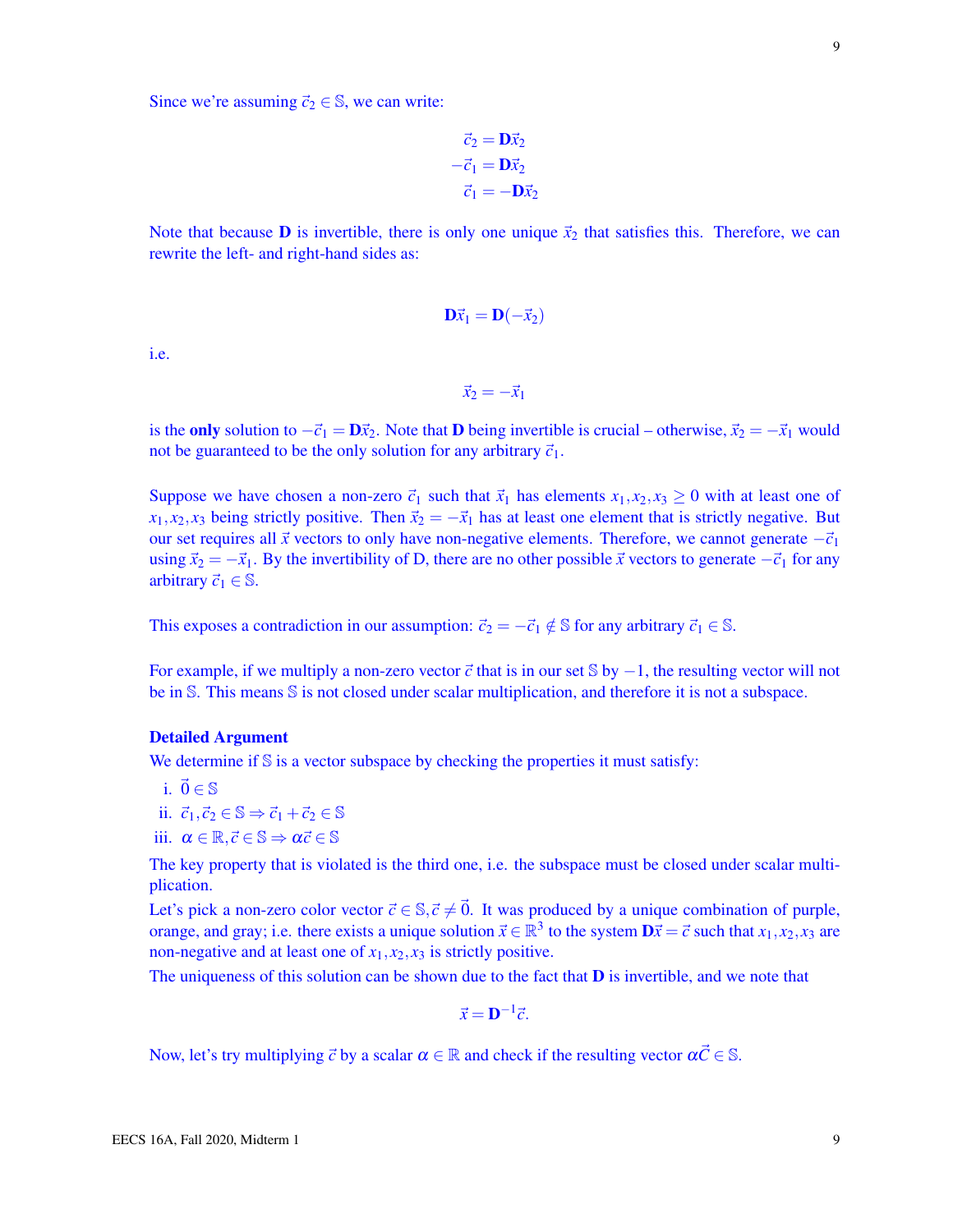$$
\mathbf{D}\vec{z} = \alpha \vec{c}
$$
  
\n
$$
\Rightarrow \vec{z} = \alpha \mathbf{D}^{-1} \vec{c}
$$
  
\n
$$
\Rightarrow \vec{z} = \alpha \vec{x}
$$

Elementwise, the final statement implies that:

0.

$$
z_1 = \alpha x_1
$$

$$
z_2 = \alpha x_2
$$

$$
z_3 = \alpha x_3
$$

Without loss of generality, let us assume that  $x_1 > 0$ . Then choosing  $\alpha = -1$  would indicate that  $z_1 < 0$ , which is a contradiction to  $\vec{z}$  being non-negative.

To summarize, we have shown the set S is not closed under scalar multiplication and therefore it is not a subspace.

10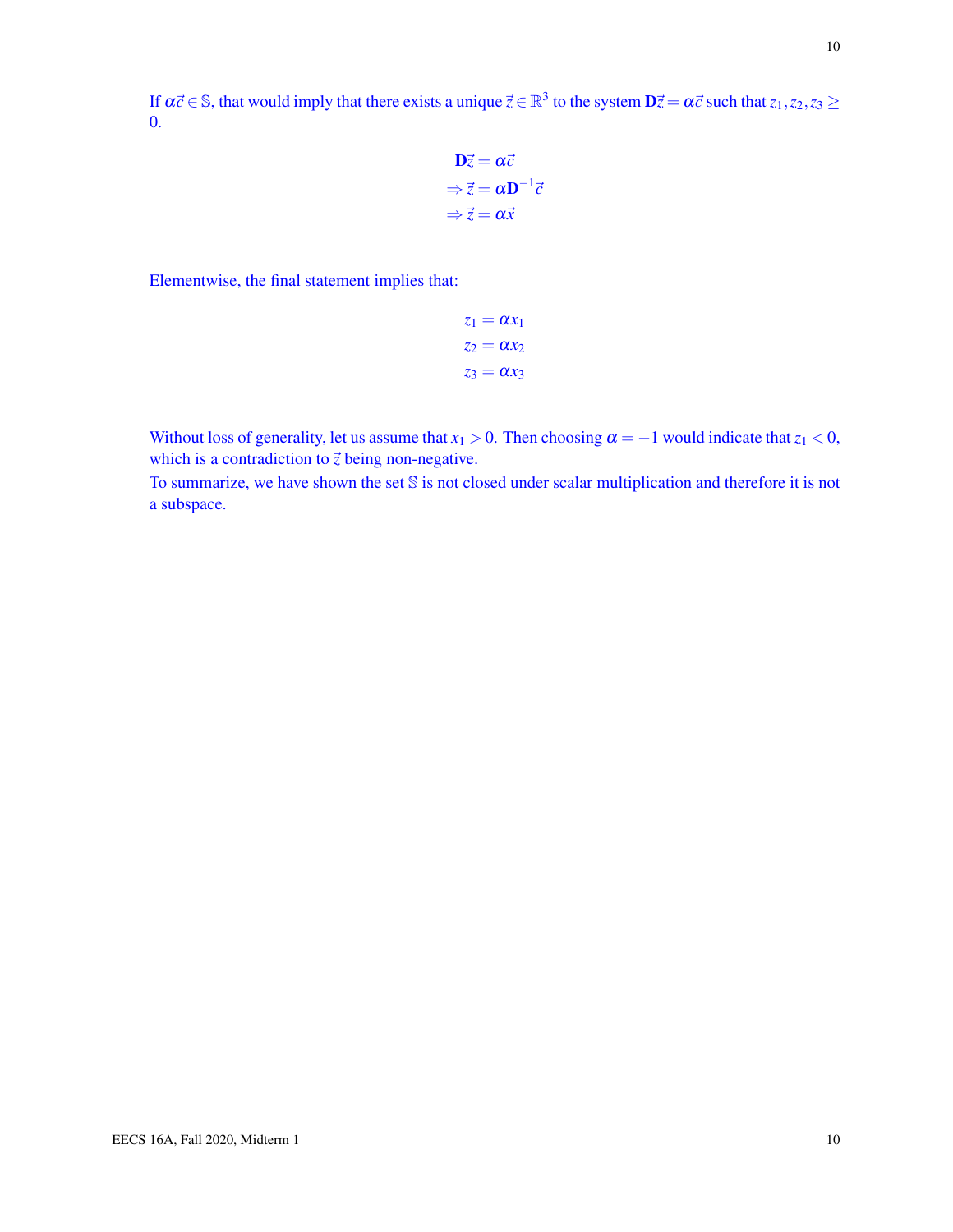#### 5. Basis and Linear Independence (18 points)

Let V be a subspace of  $\mathbb{R}^4$  defined as

$$
\mathbb{V} = \left\{ \vec{x} \in \mathbb{R}^4 \middle| \quad \vec{x} = \begin{bmatrix} \alpha \\ \beta \\ \alpha + \beta \\ \alpha - \beta \end{bmatrix}, \text{ where } \alpha, \beta \in \mathbb{R} \right\}.
$$

(a) (4 points) Find a basis for  $\nabla$  and determine the dimension of  $\nabla$ . Show your work. Solution:

 $\vec{x}$  can be written as:

$$
\vec{x} = \alpha \begin{bmatrix} 1 \\ 0 \\ 1 \\ 1 \end{bmatrix} + \beta \begin{bmatrix} 0 \\ 1 \\ 1 \\ -1 \end{bmatrix}.
$$

$$
\left\{ \begin{bmatrix} 1 \\ 0 \\ 1 \\ 1 \end{bmatrix}, \begin{bmatrix} 0 \\ 1 \\ 1 \\ -1 \end{bmatrix} \right\}.
$$

The dimension of  $V$  is 2.

Therefore, a basis for  $\nabla$  is:

(b) (4 points) Given  $\vec{v_1}$  =  $\sqrt{ }$  $\overline{1}$ 1 2 2 1 and  $\vec{v}_2$  =  $\sqrt{ }$  $\overline{1}$ 2 5 3 1 , determine if the set  $\{\vec{v_1}, \vec{v_2}\}$  is linearly independent, using

## Gaussian Elimination.

**Solution:** We see that  $\vec{v}_2$  is not a scaled version of  $\vec{v}_1$ , so  ${\{\vec{v}_1, \vec{v}_2\}}$  is linearly independent. We show this explicitly by finding  $\alpha_1, \alpha_2 \in \mathbb{R}$  such that  $\alpha_1 \vec{v}_1 + \alpha_2 \vec{v}_2 = \vec{0}$ . If there exists a unique solution,  $\alpha_1 = \alpha_2 = 0$ , then  $\{\vec{v_1}, \vec{v_2}\}$  is linearly independent.

We set up the system of equations and use Gaussian Elimination.

$$
\begin{bmatrix} 1 & 2 \\ 2 & 5 \\ 2 & 3 \end{bmatrix} \begin{bmatrix} \alpha_1 \\ \alpha_2 \end{bmatrix} = \begin{bmatrix} 0 \\ 0 \\ 0 \end{bmatrix}
$$

$$
\begin{bmatrix} 1 & 2 & 0 \ 2 & 5 & 0 \ 2 & 3 & 0 \end{bmatrix}
$$
  
\n
$$
\rightarrow \begin{bmatrix} 1 & 2 & 0 \ 0 & 1 & 0 \ 0 & -1 & 0 \end{bmatrix} R_2 \leftarrow R_2 - 2R_1; R_3 \leftarrow R_3 - 2R_1
$$
  
\n
$$
\rightarrow \begin{bmatrix} 1 & 0 & 0 \ 0 & 1 & 0 \ 0 & 0 & 0 \end{bmatrix} R_1 \leftarrow R_1 - 2R_2; R_3 \leftarrow R_3 + R_2
$$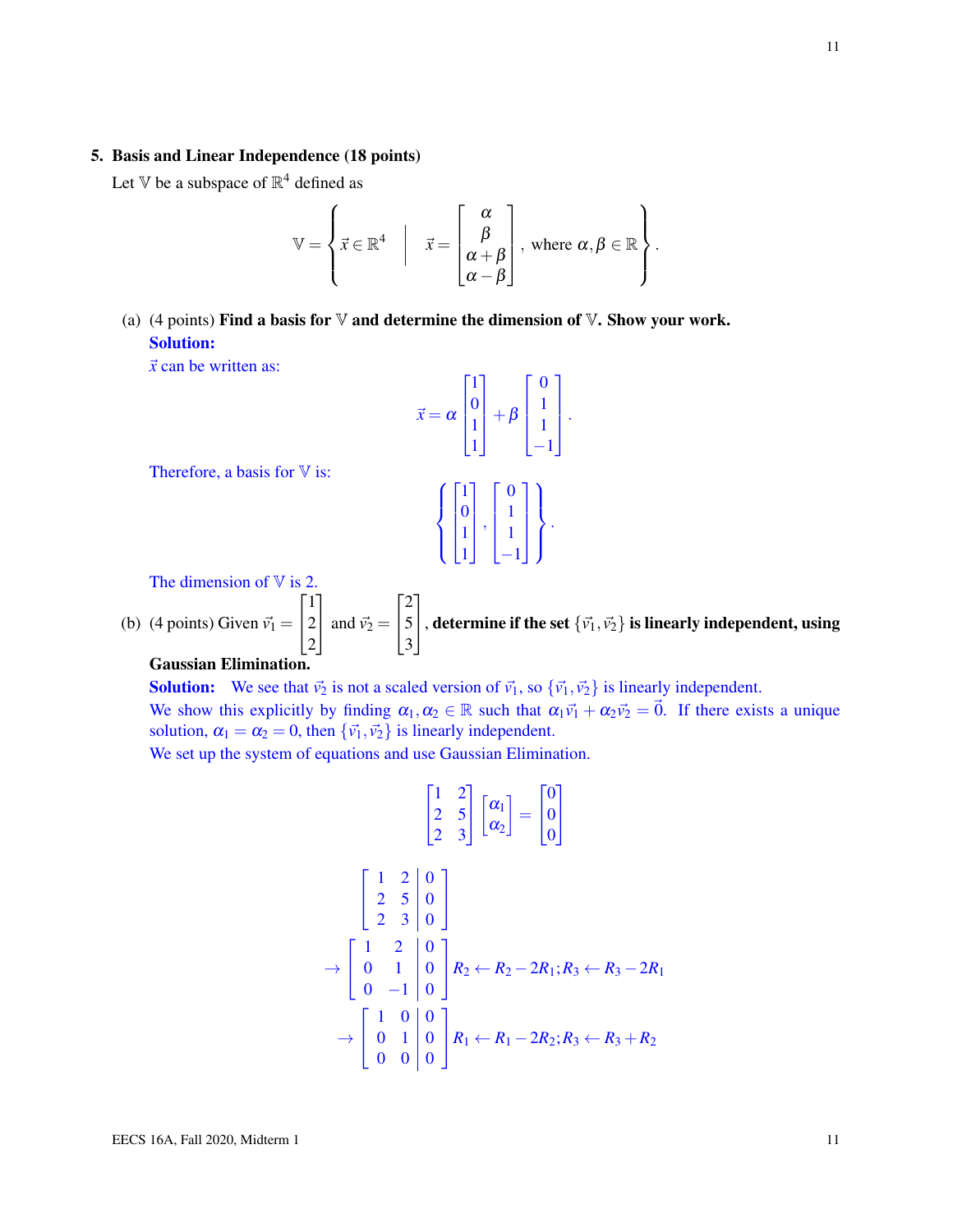(c) (10 points) Prove the following statement: If

$$
\{\vec{v}_1,\vec{v}_2,\vec{v}_3,\cdots,\vec{v}_n\}
$$

is a linearly independent set, then

$$
\{\vec{v}_1, \vec{v}_2 - \vec{v}_1, \vec{v}_3 - \vec{v}_2 - \vec{v}_1, \cdots, \vec{v}_n - \vec{v}_{n-1} - \cdots - \vec{v}_2 - \vec{v}_1\}
$$

is a linearly independent set.

#### Solution:

#### Proof Setup:

We consider the following vectors 
$$
\vec{\alpha} = \begin{bmatrix} \alpha_1 \\ \alpha_2 \\ \vdots \\ \alpha_n \end{bmatrix} \in \mathbb{R}^n
$$
,  $\vec{\beta} = \begin{bmatrix} \beta_1 \\ \beta_2 \\ \vdots \\ \beta_n \end{bmatrix} \in \mathbb{R}^n$  in the proof to follow.

We know that  ${\{\vec{v}_1,\vec{v}_2,\vec{v}_3,\cdots,\vec{v}_n\}}$  is a linearly independent set, so we can write:

<span id="page-11-1"></span>
$$
\alpha_1 \vec{v}_1 + \alpha_2 \vec{v}_2 + \alpha_3 \vec{v}_3 + \dots + \alpha_n \vec{v}_n = 0 \Rightarrow \alpha_1, \alpha_2, \alpha_3, \dots, \alpha_n = 0 \tag{1}
$$

We want to prove that:

<span id="page-11-0"></span>
$$
\beta_1 \vec{v}_1 + \beta_2 (\vec{v}_2 - \vec{v}_1) + \beta_3 (\vec{v}_3 - \vec{v}_2 - \vec{v}_1) + \dots + \beta_n (\vec{v}_n - \vec{v}_{n-1} - \dots - \vec{v}_2 - \vec{v}_1) = 0 \Rightarrow \beta_1, \beta_2, \beta_3, \dots, \beta_n = 0
$$
\n(2)

#### Proof by Construction:

By rearranging the left-hand side of Equation [\(2\)](#page-11-0), we get

<span id="page-11-2"></span>
$$
(\beta_1 - \beta_2 - \beta_3 - \dots - \beta_n)\vec{v}_1 + (\beta_2 - \beta_3 - \dots - \beta_n)\vec{v}_2 + (\beta_3 - \beta_4 - \dots - \beta_n)\vec{v}_3 + \dots + \beta_n\vec{v}_n = 0
$$
 (3)

We now recall our given fact that  ${\vec{v}_1, \vec{v}_2, \vec{v}_3, \cdots, \vec{v}_n}$  is a linearly independent set and compare the left-hand side of Equation [1](#page-11-1) to Equation [3.](#page-11-2)

$$
\alpha_n = \beta_n = 0
$$
  
\n
$$
\alpha_{n-1} = \beta_{n-1} - \beta_n = 0
$$
  
\n
$$
\vdots
$$
  
\n
$$
\alpha_2 = \beta_2 - \beta_3 - \dots - \beta_n = 0
$$
  
\n
$$
\alpha_1 = \beta_1 - \beta_2 - \dots - \beta_n = 0
$$

Solving this system of equations with back-substitution, starting with  $\beta_n$  and working towards  $\beta_1$ , we get:  $\beta_1 = \beta_2 = \beta_3 = \cdots = \beta_n = 0$ So we have thus shown that:

$$
\beta_1 \vec{v}_1 + \beta_2 (\vec{v}_2 - \vec{v}_1) + \beta_3 (\vec{v}_3 - \vec{v}_2 - \vec{v}_1) + \dots + \beta_n (\vec{v}_n - \vec{v}_{n-1} - \dots - \vec{v}_2 - \vec{v}_1) = 0 \Rightarrow \beta_1, \beta_2, \beta_3, \dots, \beta_n = 0
$$

Therefore,  $\{\vec{v}_1, \vec{v}_2 - \vec{v}_1, \vec{v}_3 - \vec{v}_2 - \vec{v}_1, \cdots, \vec{v}_n - \vec{v}_{n-1} - \cdots - \vec{v}_2 - \vec{v}_1\}$  is a linearly independent set.

#### Proof by Contradiction: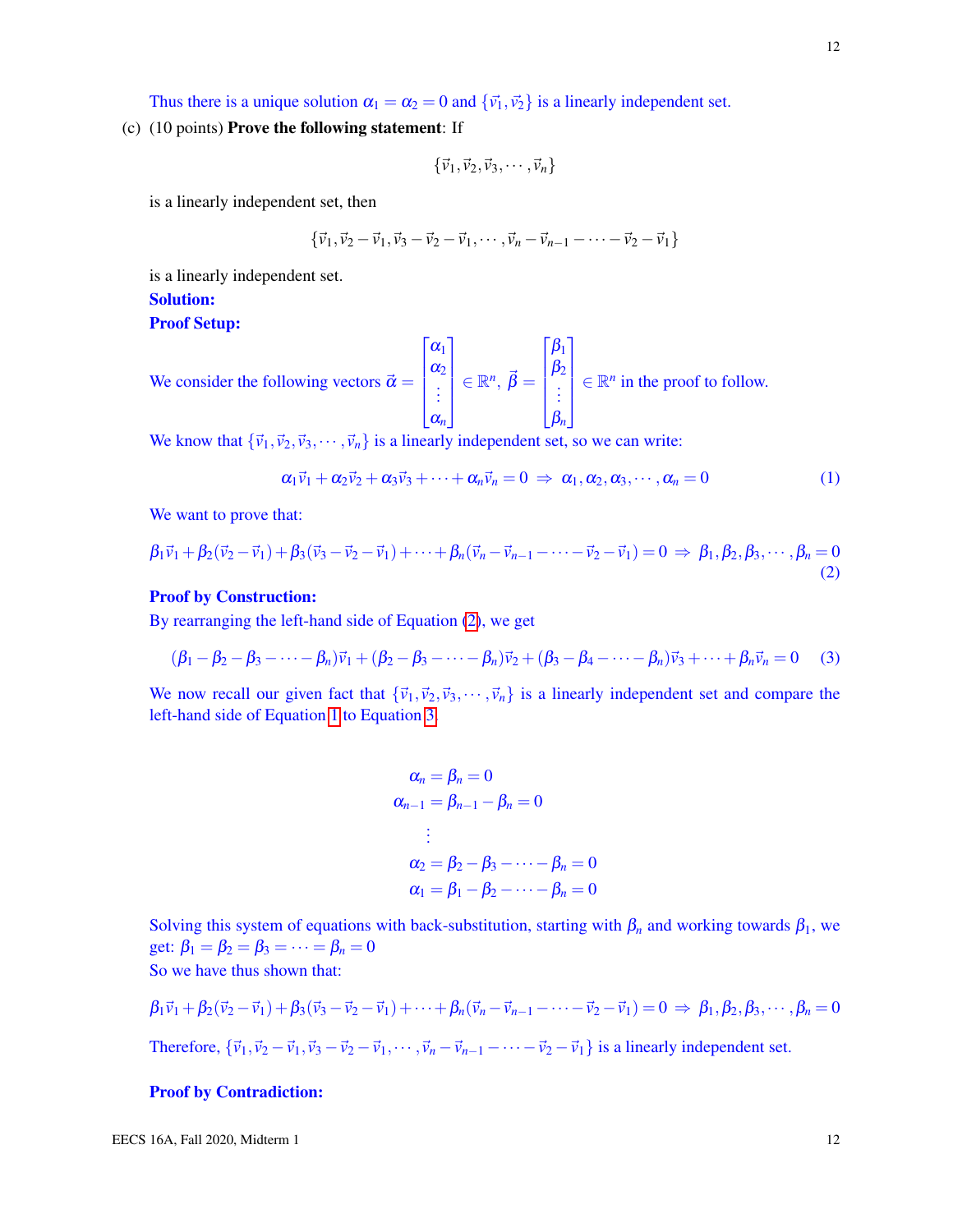Suppose  ${\vec{v_1}, \vec{v_2} - \vec{v_1}, \vec{v_3} - \vec{v_2} - \vec{v_1}, \dots, \vec{v_n} - \vec{v_{n-1}} - \dots - \vec{v_2} - \vec{v_1}}$  were **not** a linearly independent set. That would suggest there exists a vector  $\vec{\beta} \in \mathbb{R}^n$  such that:

$$
\beta_1 \vec{v}_1 + \beta_2 (\vec{v}_2 - \vec{v}_1) + \beta_3 (\vec{v}_3 - \vec{v}_2 - \vec{v}_1) + \dots + \beta_n (\vec{v}_n - \vec{v}_{n-1} - \dots - \vec{v}_2 - \vec{v}_1) = 0
$$
  

$$
\vec{\beta} \neq \vec{0}
$$

As with the proof by construction, we can rearrange the left-hand side of Equation [2](#page-11-0) to get Equation [3.](#page-11-2) Applying the fact that  ${\bar{v}_1, \bar{v}_2, \bar{v}_3, \cdots, \bar{v}_n}$  is a linearly independent set, then we arrive at the unique solution  $\beta_1 = \beta_2 = \beta_3 = \cdots = \beta_n = 0$  which contradicts our assumption that there exists a solution  $\vec{\beta} \neq \vec{0}$ .

Therefore,  ${\vec{v}_1, \vec{v}_2 - \vec{v}_1, \vec{v}_3 - \vec{v}_2 - \vec{v}_1, \dots, \vec{v}_n - \vec{v}_{n-1} - \dots - \vec{v}_2 - \vec{v}_1}$  is a linearly independent set.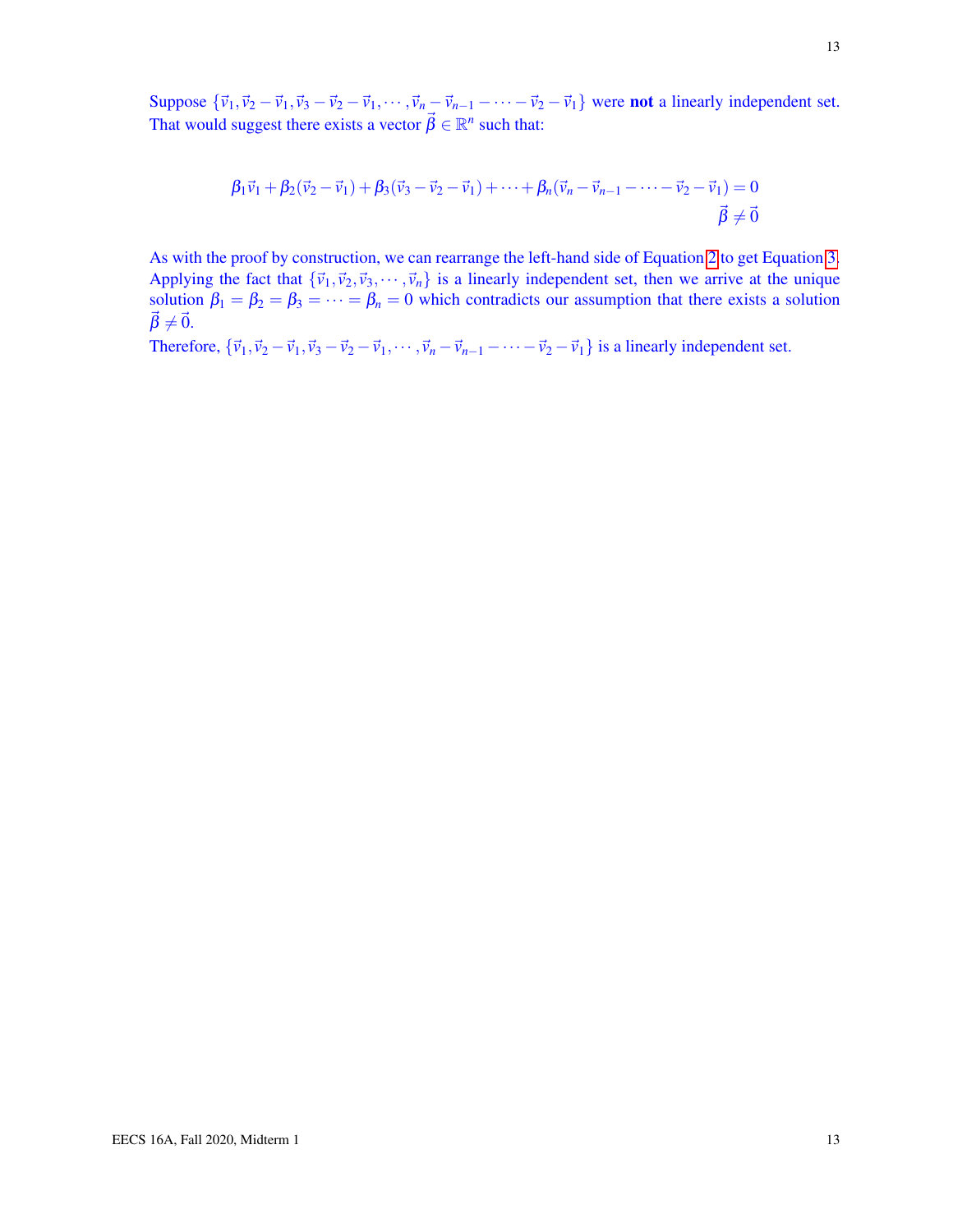#### 6. GPT-3 wrote this question... or did it? (33 points)

Your friend, a UC Berkeley undergraduate, is working on a project to use OpenAI's GPT-3 language generation algorithm to write blog posts that mimic human writers. After one of their first posts trends on Hacker News, you apply for access to GPT-3 so you can examine how it works for yourself.

The algorithm works by iterating. The blog post at time step *n* is represented by a vector  $\vec{x}[n]$ . We will define the entries of the vector later. The GPT-3 algorithm is represented by the transition matrix A. So the blog post at time  $n+1$  is given by:

$$
\vec{x}[n+1] = \mathbf{A} \cdot \vec{x}[n].
$$

<span id="page-13-0"></span>(a) (4 points) You find that the transition matrix A of one version of the algorithm is described by the flow diagram in Figure [6.1](#page-13-0).



Figure 6.1: A flow diagram to represent how model A transforms state vector  $\vec{x}[n]$ .

In this case, each entry of  $\vec{x}[n]$  describes the number of nouns, verbs, adjectives and articles in the blog post at time *n*. The structure of the state vector  $\vec{x}[n]$  for  $n \ge 0$  is:

$$
\vec{x}[n] = \begin{bmatrix} x_{\text{noun}}[n] \\ x_{\text{verb}}[n] \\ x_{\text{adjective}}[n] \\ x_{\text{article}}[n] \end{bmatrix} . \tag{4}
$$

## What is the A matrix based on the flow diagram in Figure [6.1?](#page-13-0) Solution:

Recall that in a transition matrix A, every element  $A[i, j]$  at row *i* and column *j* should represent the flow from state *j* to state *i* in a timestep i.e. the edge value from state *j* to state *i*. In this case, from the state vector structure, **noun** is state 1, **verb** is state 2, **adjective** is state 3, and **article** is state 4.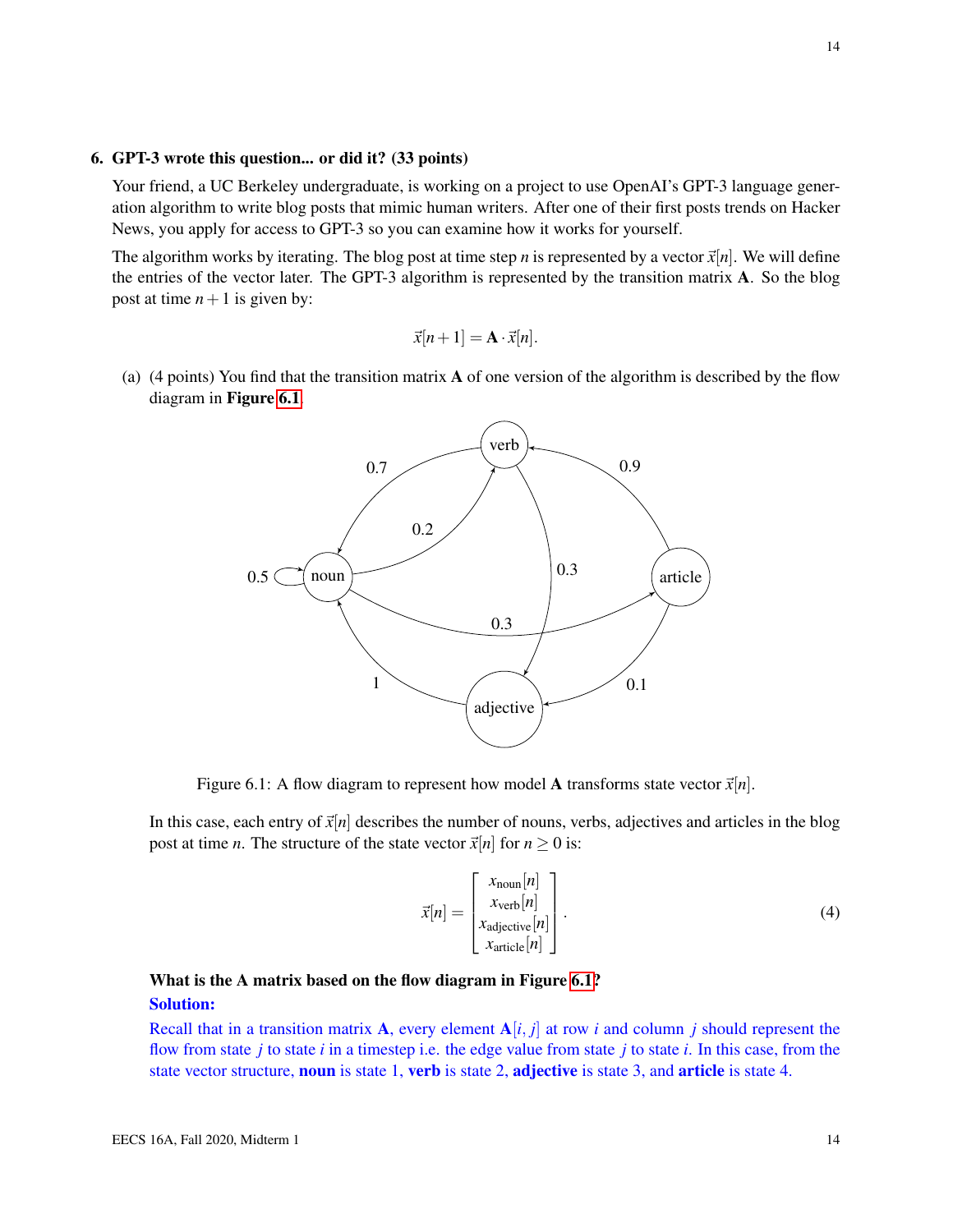We write the state equations as follows, keeping in mind that  $x_1$ ,  $x_2$ ,  $x_3$ , and  $x_4$  indicate the state corresponding to the number of nouns, verbs, adjectives, and articles, respectively:

$$
x_1[n+1] = 0.5x_1[n] + 0.7x_2[n] + x_3[n]
$$
  
\n
$$
x_2[n+1] = 0.2x_1[n] + 0.9x_4[n]
$$
  
\n
$$
x_3[n+1] = 0.3x_2[n] + 0.1x_4[n]
$$
  
\n
$$
x_4[n+1] = 0.3x_1[n]
$$

Filling in the elements of A accordingly gives the following result for the transition matrix of the system above:

$$
\mathbf{A} = \begin{bmatrix} 0.5 & 0.7 & 1 & 0 \\ 0.2 & 0 & 0 & 0.9 \\ 0 & 0.3 & 0 & 0.1 \\ 0.3 & 0 & 0 & 0 \end{bmatrix}.
$$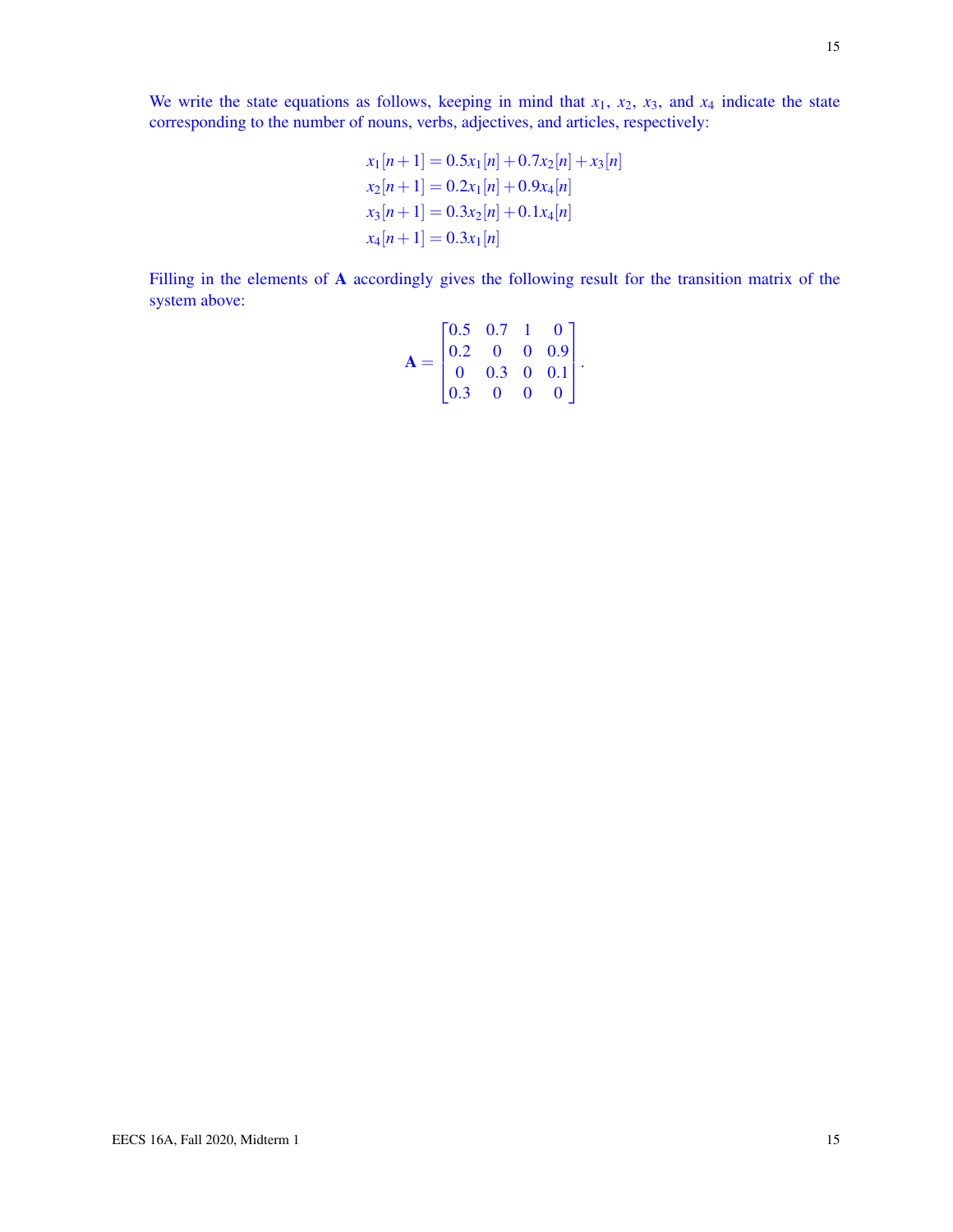(b) (4 points) Now, you are interested in testing out a less complex model that operates on just three parts of speech: nouns, verbs, and adjectives. In this case, the structure of the state vector  $\vec{x}[n]$  at each iteration *n* is:

$$
\vec{x}[n] = \begin{bmatrix} x_{\text{noun}}[n] \\ x_{\text{verb}}[n] \\ x_{\text{adjective}}[n] \end{bmatrix}.
$$

Your starting article,  $\vec{x}[0]$ , consists of 4000 nouns, 4000 verbs, and 4000 adjectives, i.e,  $\vec{x}[0] = \begin{bmatrix} 4000 \\ 4000 \end{bmatrix}$ .  $\sqrt{ }$ 4000 4000 1

You want to try out a different  $3 \times 3$  transition matrix **B** to see what happens to your starting article.



Figure 6.2: A flow diagram to represent how model **B** transforms state vector  $\vec{x}[n]$ .

Compute the next state vector,  $\vec{x}[1]$ , if we apply matrix B once to the starting state vector,  $\vec{x}[0]$ . Show your work.

#### Solution:

Given the information in the problem statement and the model above, we know the following:

$$
\mathbf{B} = \begin{bmatrix} 0.25 & 0.25 & 0 \\ 0.25 & 0 & 0.25 \\ 0 & 0.25 & 0.25 \end{bmatrix}, \vec{x}[0] = \begin{bmatrix} 4000 \\ 4000 \\ 4000 \end{bmatrix}
$$

Let's apply **B** to  $\vec{x}[0]$  once, and see what we get:

$$
\vec{x}[1] = \mathbf{B} \cdot \vec{x}[0] = \begin{bmatrix} 0.25 & 0.25 & 0 \\ 0.25 & 0 & 0.25 \\ 0 & 0.25 & 0.25 \end{bmatrix} \begin{bmatrix} 4000 \\ 4000 \\ 4000 \end{bmatrix} = \begin{bmatrix} 0.25 \cdot 4000 + 0.25 \cdot 4000 + 0 \\ 0.25 \cdot 4000 + 0 + 0.25 \cdot 4000 \\ 0 + 0.25 \cdot 4000 + 0.25 \cdot 4000 \end{bmatrix} = \begin{bmatrix} 2000 \\ 2000 \\ 2000 \end{bmatrix}
$$

Therefore, the resulting article has 2000 nouns, 2000 verbs, and 2000 adjectives.

(c) (2 points) Is the transition matrix B representative of a conservative system? Why or why not?

$$
\mathbf{B} = \begin{bmatrix} 0.25 & 0.25 & 0 \\ 0.25 & 0 & 0.25 \\ 0 & 0.25 & 0.25 \end{bmatrix}
$$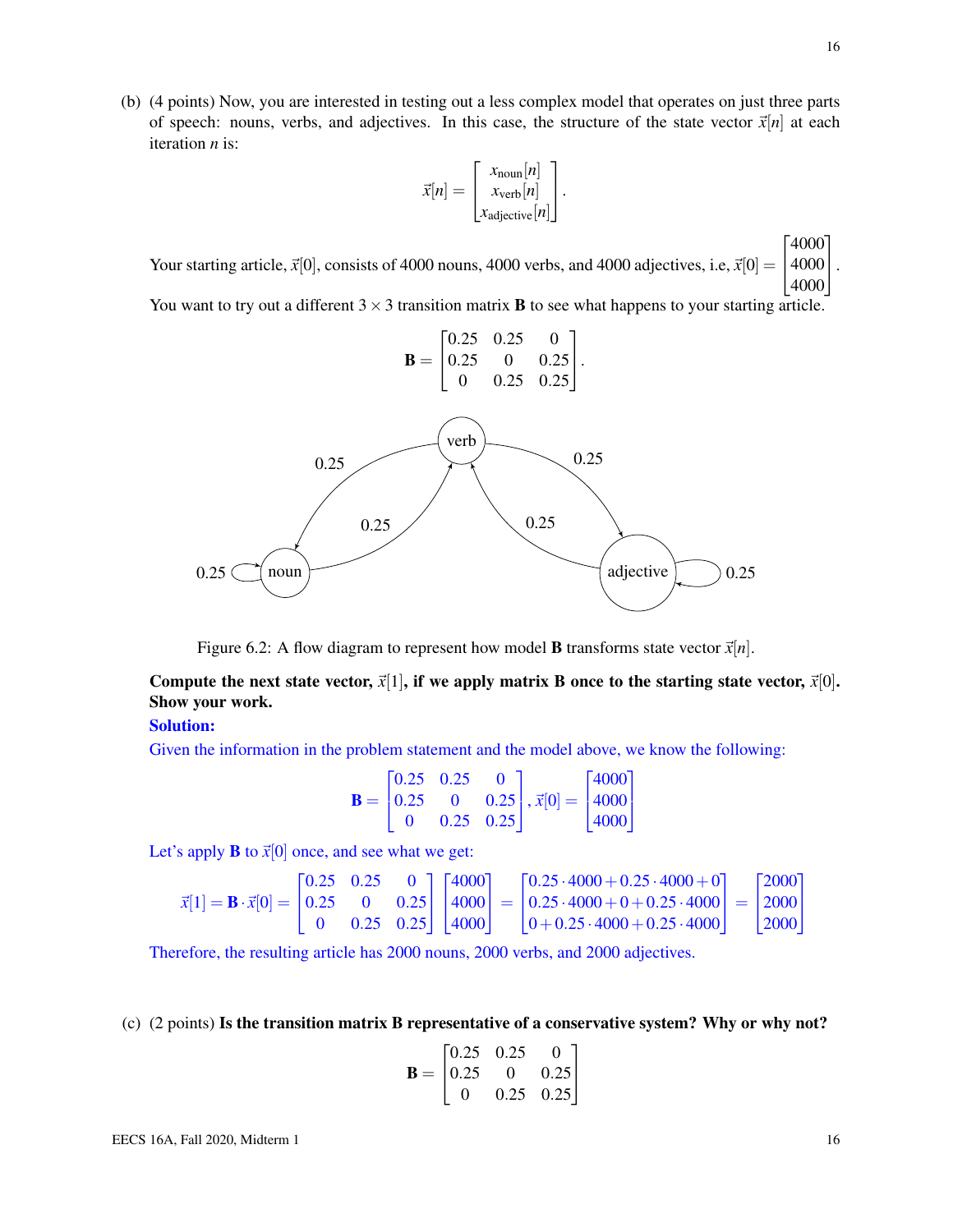#### Solution:

The transition matrix  $\bf{B}$  is not representative of a conservative system. If we sum up the values in any one column of the transition matrix, we notice that the values sum to 0.5, not 1, indicating that generally, words are exiting this system.

(d) (4 points) Now, you are considering testing out an unknown  $3 \times 3$  model matrix C. You have limited information about C: you know that C has three eigenvectors  $\vec{v}_1$ ,  $\vec{v}_2$ , and  $\vec{v}_3$ , and three corresponding eigenvalues  $\lambda_1$ ,  $\lambda_2$  and  $\lambda_3$ .

You are also told that you can rewrite  $\vec{x}[0]$ , the starting state vector, as a linear combination of the eigenvectors of C:

$$
\vec{x}[0] = -3000\vec{v}_1 + 3000\vec{v}_2 + 7000\vec{v}_3.
$$

You are ultimately interested in observing how C modifies the state vector,  $\vec{x}[n]$ , at every timestep *n*.

Write an expression for  $\vec{x}[n]$  in terms of *n*, the eigenvalues of C, and the eigenvectors of C. You do not have to show a lot of work for this problem. Your answer may also include constants. *Note: Your equation should not include any terms involving previous states (in other words, do not use terms such as n*−1*, n*−2*, ...)*.

#### Solution:

According to the GPT-3 algorithm, after *n* iterations, the start vector  $\vec{x}[0]$  will have been left-multiplied by transition matrix **C** *n* times, giving the following explicit relationship between  $\vec{x}[0]$  and  $\vec{x}[n]$ :

$$
\vec{x}[n] = \mathbf{C}^n \vec{x}[0]
$$

Using the fact that  $\mathbf{C}\vec{x}_i = \lambda_i \vec{x}_i \implies \mathbf{C}^n \vec{x}_i = \lambda_i^n \vec{x}_i$ :

 $\vec{x}[n] = \mathbf{C}^n \vec{x}[0]$  $= \mathbf{C}^n(-3000\vec{v}_1 + 3000\vec{v}_2 + 7000\vec{v}_3)$  $= -3000\lambda_1^n \vec{v_1} + 3000\lambda_2^n \vec{v_2} + 7000\lambda_3^n \vec{v_3}$ 

The state vector after the *n*th iteration of GPT-3 –  $\vec{x}[n]$  – in terms of *n*, C's eigenvalues, C's eigenvalues, and constants only is  $\vec{x}[n] = -3000\lambda_1^n \vec{v}_1 + 3000\lambda_2^n \vec{v}_2 + 7000\lambda_3^n \vec{v}_3$ .

(e) (6 points) Suppose you are now working with a 7000-word blog post consisting entirely of nouns, i.e.,

$$
\vec{x}[0] = \begin{bmatrix} x_{\text{noun}}[0] \\ x_{\text{verb}}[0] \\ x_{\text{adjective}}[0] \end{bmatrix} = \begin{bmatrix} 7000 \\ 0 \\ 0 \end{bmatrix}.
$$

You'd like to add some variety to the parts of speech used in your article and introduce some verbs and adjectives, too. Someone on the internet suggests using the following matrix D:

$$
\mathbf{D} = \begin{bmatrix} 0.3 & 0 & 0.4 \\ 0.4 & 1 & 0.2 \\ 0.3 & 0 & 0.4 \end{bmatrix}.
$$

The eigenvalues of **D** are  $\lambda_1 = 0$ ,  $\lambda_2 = 0.7$ , and  $\lambda_3 = 1$ , with corresponding eigenvectors

$$
\vec{v}_1 = \begin{bmatrix} -\frac{4}{3} \\ \frac{1}{3} \\ 1 \end{bmatrix}, \vec{v}_2 = \begin{bmatrix} 1 \\ -2 \\ 1 \end{bmatrix}, \text{ and } \vec{v}_3 = \begin{bmatrix} 0 \\ 1 \\ 0 \end{bmatrix}.
$$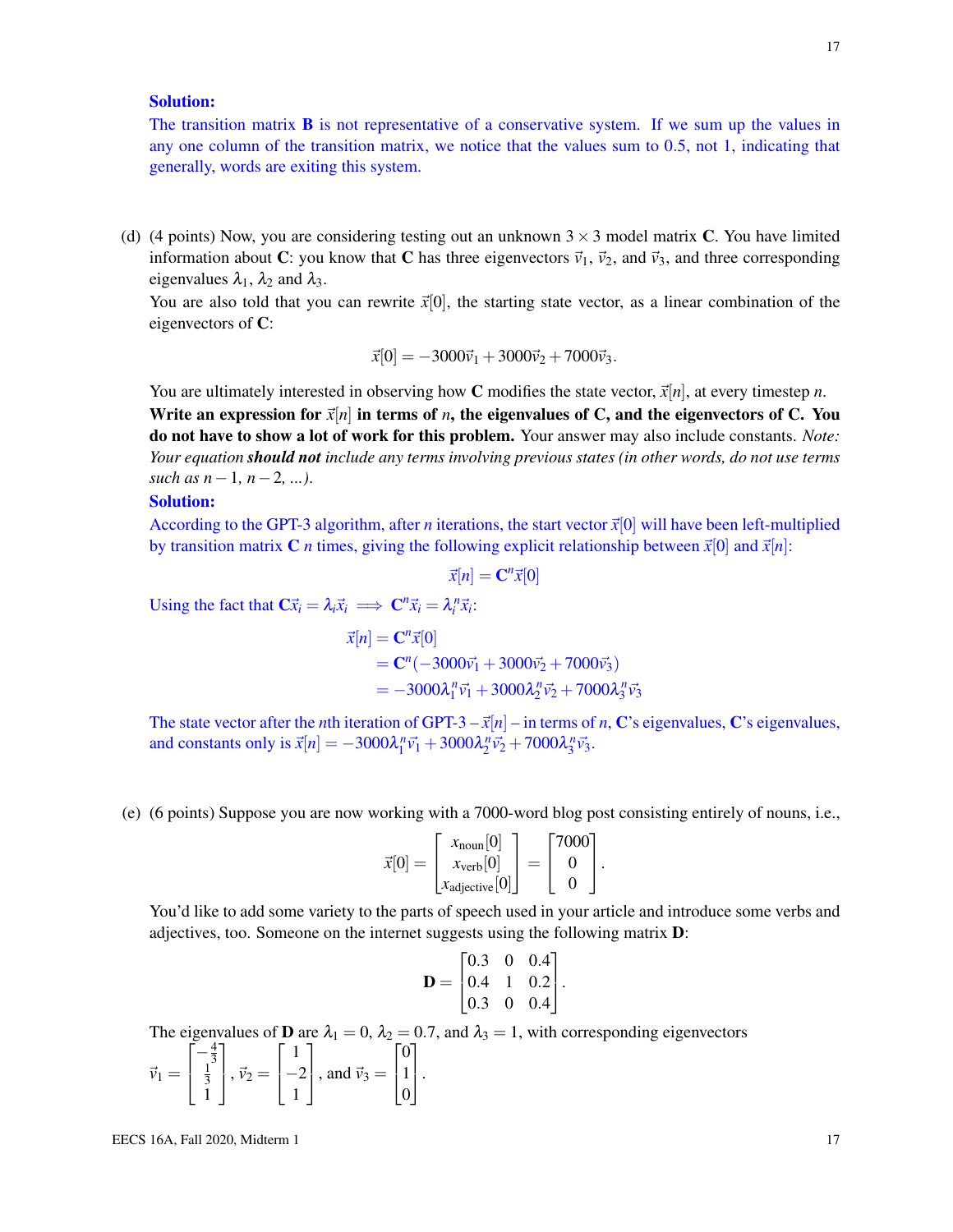Recall that  $\vec{x}[n+1] = \mathbf{D} \cdot \vec{x}[n]$ .

What is the steady-state of the system, i.e.,  $\lim_{n\to\infty} \vec{x}[n]$ ?

*Hint: You do NOT have to express*  $\vec{x}[0]$  *in terms of*  $\vec{v}_1, \vec{v}_2, \vec{v}_3$  *to solve this part. Also, think about if the system is conservative.*

#### Solution:

We will offer three varying solutions to get to the same final answer of  $\lim_{n\to\infty} \vec{x}[n] = [0 \quad 7000 \quad 0]^\top$ , i.e, 0 nouns, 7000 verbs, 0 adjectives.

i. A shortcut to finding the steady state based on information given in previous parts is that the steady state will be the eigenvector corresponding to the eigenvalue of 1 for transition matrix C. In this case, this is:



When using this method, the eigenvector will have to be scaled according to the number of words in the article – 7000 – so the final word counts in the post after running GPT-3 would be:

| O    |  |
|------|--|
| 7000 |  |
| 0    |  |

Note that for this solution, we did not have to use additional information associated with the other two eigenvectors or eigenvalues of  $\mathbf{D}$ ; it was sufficent to simply look at the eigenvector corresponding to  $\lambda_3 = 1$  and pair it with the fact that matrix **D** is **conservative**, meaning that the total number of words in the system should be exactly the same when comparing the steady state to the start state.

ii. A more rigorous, less intuitive method of computing the steady state vector would be to first decompose the starting state vector into a linear combination of the eigenvectors of matrix D. This can be accomplished using our tried-and-true Gaussian Elimination technique, or by writing a system of equations and solving for the unknowns. Here, we show the computation of the weights by solving the system of equations below, where  $x_1$ ,  $x_2$ , and  $x_3$  are the weights on  $\vec{v}_1$ ,  $\vec{v}_2$ , and  $\vec{v}_3$ , respectively.

$$
\begin{cases}\n-\frac{4}{3} \cdot x_1 + x_2 = 7000 & (1) \\
\frac{1}{3} \cdot x_1 - 2x_2 + x_3 = 0 & (2) \\
x_1 + x_2 = 0 & (3)\n\end{cases}
$$

Substituting in  $x_1 = -x_2$  by using equation (3) into equation (1), we obtain  $\frac{7}{3}x_2 = 7000 \implies x_2 =$ 3000.

Substituting  $x_2 = 3000$  back into equation (3), we obtain  $x_1 = -3000$ .

Finally substituting  $x_1 = -3000$  and  $x_2 = 3000$  into equation (2), we obtain  $-1000 - 6000 + x_3 =$  $0 \implies x_3 = 7000.$ 

Hence, the initial state expressed as a linear combination of the eigenvectors of matrix  **is:** 

$$
\vec{x}[0] = -3000\vec{v}_1 + 3000\vec{v}_2 + 7000\vec{v}_3
$$

Notice that this is the same linear combination as given in part (d). Nifty!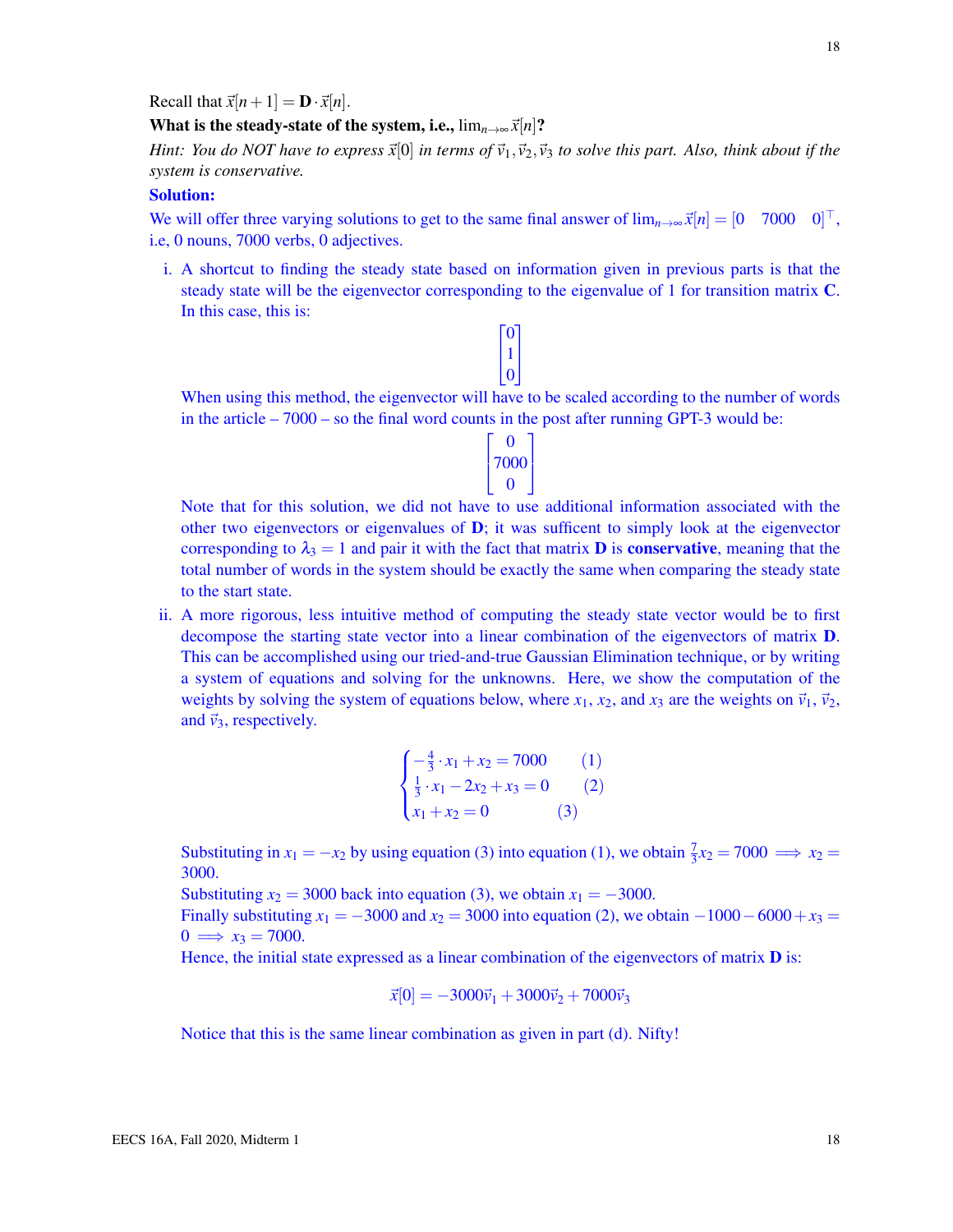Next, we represent  $\vec{x}[n]$  at an arbitrary timestep *n* as:

$$
\vec{x}[n] = \mathbf{D}^n \cdot \vec{x}[0] \n= \mathbf{D}^n (-3000\vec{v}_1 + 3000\vec{v}_2 + 7000\vec{v}_3) \n= -3000\lambda_1^n \vec{v}_1 + 3000\lambda_2^n \vec{v}_2 + 7000\lambda_3^n \vec{v}_3 \n= -3000(0)\vec{v}_1 + 3000(0.7)^n \vec{v}_2 + 7000(1)^n \vec{v}_3
$$

Taking the limit of this expression for  $\vec{x}[n]$  as  $n \to \infty$ , we see that:

$$
\lim_{n \to \infty} \vec{x}[n] = \lim_{n \to \infty} [-3000(0)\vec{v}_1 + 3000(0.7)^n \vec{v}_2 + 7000(1)^n \vec{v}_3]
$$
  
= 7000 $\vec{v}_3$ .

The component corresponding to  $\lambda_1 = 0$  vanishes immediately, whereas the component corresponding to  $\lambda_2 = 0.7$  tends to 0 as  $n \to \infty$ . This leaves us with a solitary contribution from the term corresponding to  $\vec{v}_3$ . Therefore, the steady-state vector is:

$$
\lim_{n \to \infty} \vec{x}[n] = 7000 \vec{v}_3
$$

$$
= \begin{bmatrix} 0 \\ 7000 \\ 0 \end{bmatrix}.
$$

iii. We recall that at steady state,  $\vec{x}[n+1] = \vec{x}[n]$  or  $\mathbf{D} \cdot \vec{x}[n] = \vec{x}[n]$ . Substituting for **D** and general element placeholders for  $\vec{x}[n]$  gives the following:

$$
\begin{bmatrix}\n0.3 & 0 & 0.4 \\
0.4 & 1 & 0.2 \\
0.3 & 0 & 0.4\n\end{bmatrix}\n\begin{bmatrix}\nx_{\text{noun}}[n] \\
x_{\text{verb}}[n] \\
x_{\text{adjective}}[n]\n\end{bmatrix} =\n\begin{bmatrix}\nx_{\text{noun}}[n] \\
x_{\text{verb}}[n] \\
x_{\text{adjective}}[n]\n\end{bmatrix}
$$
\n
$$
\begin{bmatrix}\n0.3x_{\text{noun}}[n] + 0.4x_{\text{adjective}}[n] \\
0.4x_{\text{noun}}[n] + x_{\text{verb}}[n] + 0.2x_{\text{adjective}}[n] \\
0.3x_{\text{noun}}[n] + 0.4x_{\text{adjective}}[n]\n\end{bmatrix} =\n\begin{bmatrix}\nx_{\text{noun}}[n] \\
x_{\text{verb}}[n] \\
x_{\text{defjective}}[n]\n\end{bmatrix}
$$

The above may be written as a system of equations with unknowns  $x_{\text{noun}}[n]$ ,  $x_{\text{verb}}[n]$ ,  $x_{\text{adjective}}[n]$ .

$$
0.3x_{\text{noun}}[n] + 0.4x_{\text{adjective}}[n] = x_{\text{noun}}[n] \rightarrow 0.4x_{\text{adjective}}[n] = 0.7x_{\text{noun}}[n] \dots (1)
$$
  

$$
0.4x_{\text{noun}}[n] + x_{\text{verb}}[n] + 0.2x_{\text{adjective}}[n] = x_{\text{verb}}[n] \rightarrow 0.4x_{\text{noun}}[n] = -0.2x_{\text{adjective}}[n] \dots (2)
$$
  

$$
0.3x_{\text{noun}}[n] + 0.4x_{\text{adjective}}[n] = x_{\text{adjective}}[n]
$$

The relationships in (1) and (2) will only be satisfied if  $x_{\text{noun}}[n]$  and  $x_{\text{adjective}}[n]$  are both equal to 0. Again, we utilize the fact that  **represents a conservative system – nothing is entering or leaving** between iterations because the sum of the elements in each column of the transition matrix is 1. Because  $x_{\text{noun}}[n] = x_{\text{adjective}}[n] = 0$ ,  $x_{\text{verb}}[n]$  must be 7000 since we began with 7000 total words (which were nouns).

(f) (5 points) You are still considering new ways to make your starting 7000-word blog post consisting of all nouns (i.e,  $\vec{x}[0] =$  $\sqrt{ }$  $\overline{1}$ 7000 0 0 1 ) more interesting. Your EECS16A TA, Lily, suggests the following transition matrix E, and tells you its eigenvalues are  $\lambda_1 = 0.4$ ,  $\lambda_2 = 0.1$ , and  $\lambda_3 = 1$ .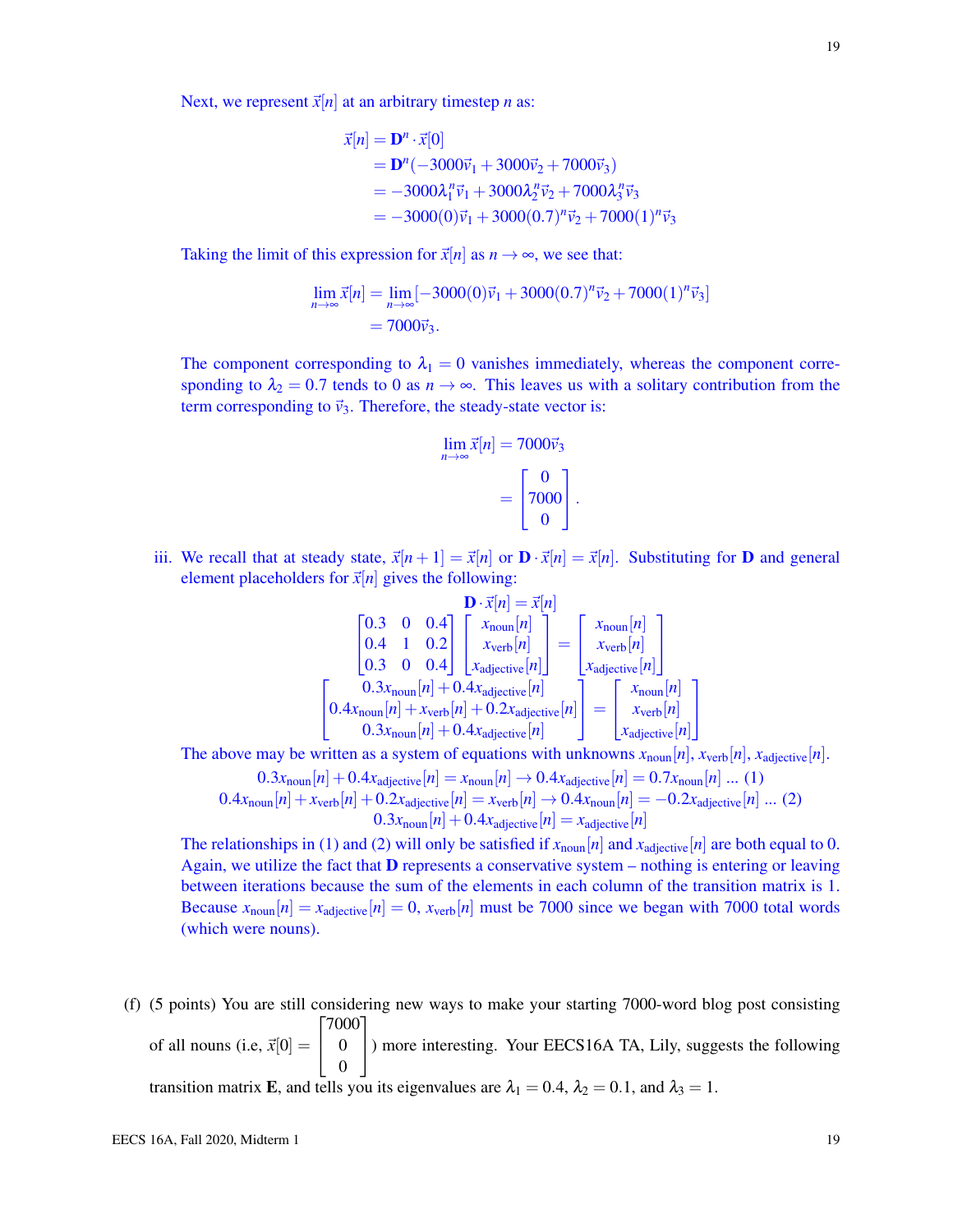$$
\mathbf{E} = \begin{bmatrix} 0.3 & 0.1 & 0.2 \\ 0.4 & 0.8 & 0.4 \\ 0.3 & 0.1 & 0.4 \end{bmatrix}
$$

Compute the eigenspace corresponding to the eigenvalue  $\lambda_2 = 0.1$  for matrix E. Show your work. Solution:

We are given in the problem statement that the eigenvalue in question is  $\lambda_2 = 0.1$ . Therefore, this question is equivalent to asking to solve for the nullspace of  $(E - \lambda_2 I)$ :

$$
\mathbf{E}\vec{v}_2 = \lambda_2 \vec{v}_2
$$

$$
(\mathbf{E} - \lambda_2 \mathbf{I})\vec{v}_2 = \vec{0}
$$

Setting up for Gaussian Elimination:

$$
\begin{bmatrix}\n0.2 & 0.1 & 0.2 & 0 \\
0.4 & 0.7 & 0.4 & 0 \\
0.3 & 0.1 & 0.3 & 0\n\end{bmatrix}
$$
\n
$$
\rightarrow \begin{bmatrix}\n1 & 1/2 & 1 & 0 \\
1 & 7/4 & 1 & 0 \\
1 & 1/3 & 1 & 0\n\end{bmatrix}
$$
\nnormalizing all rows\n
$$
\rightarrow \begin{bmatrix}\n1 & 1/2 & 1 & 0 \\
0 & 5/4 & 0 & 0 \\
0 & -1/6 & 0 & 0\n\end{bmatrix}
$$
\n
$$
R_2 \leftarrow R_2 - R_1; \quad R_3 \leftarrow R_3 - R_1
$$
\n
$$
\rightarrow \begin{bmatrix}\n1 & 1/2 & 1 & 0 \\
0 & 1 & 0 & 0 \\
0 & 0 & 0 & 0\n\end{bmatrix}
$$
\n
$$
R_3 \leftarrow R_3 + \left(\frac{2}{15}R_2\right); \quad R_2 \leftarrow \left(\frac{4}{5}\right)R_2
$$
\n
$$
\rightarrow \begin{bmatrix}\n1 & 0 & 1 & 0 & 0 \\
0 & 1 & 0 & 0 & 0 \\
0 & 0 & 0 & 0 & 0\n\end{bmatrix}
$$
\n
$$
R_1 \leftarrow R_1 - \left(\frac{1}{2}\right)R_2
$$

At this point, we can see that  $x_3$  is our one free variable. Parameterizing  $x_3$  with  $\alpha$ , we calculate the eigenvector/eigenspace for  $\lambda_2 = 0.1$  as:

$$
\vec{v}_2 = \alpha \begin{bmatrix} -1 \\ 0 \\ 1 \end{bmatrix}, \quad \alpha \in \mathbb{R}
$$

(g) (8 points) You are finally considering a model  $\bf{F}$  matrix:

$$
\mathbf{F} = \begin{bmatrix} f_{11} & f_{12} & f_{13} \\ f_{21} & f_{22} & f_{23} \\ f_{31} & f_{32} & f_{33} \end{bmatrix}.
$$

The entries of the columns of this matrix add up to 2, i.e.:

$$
f_{11} + f_{21} + f_{31} = 2,
$$
  $f_{12} + f_{22} + f_{32} = 2,$   $f_{13} + f_{23} + f_{33} = 2.$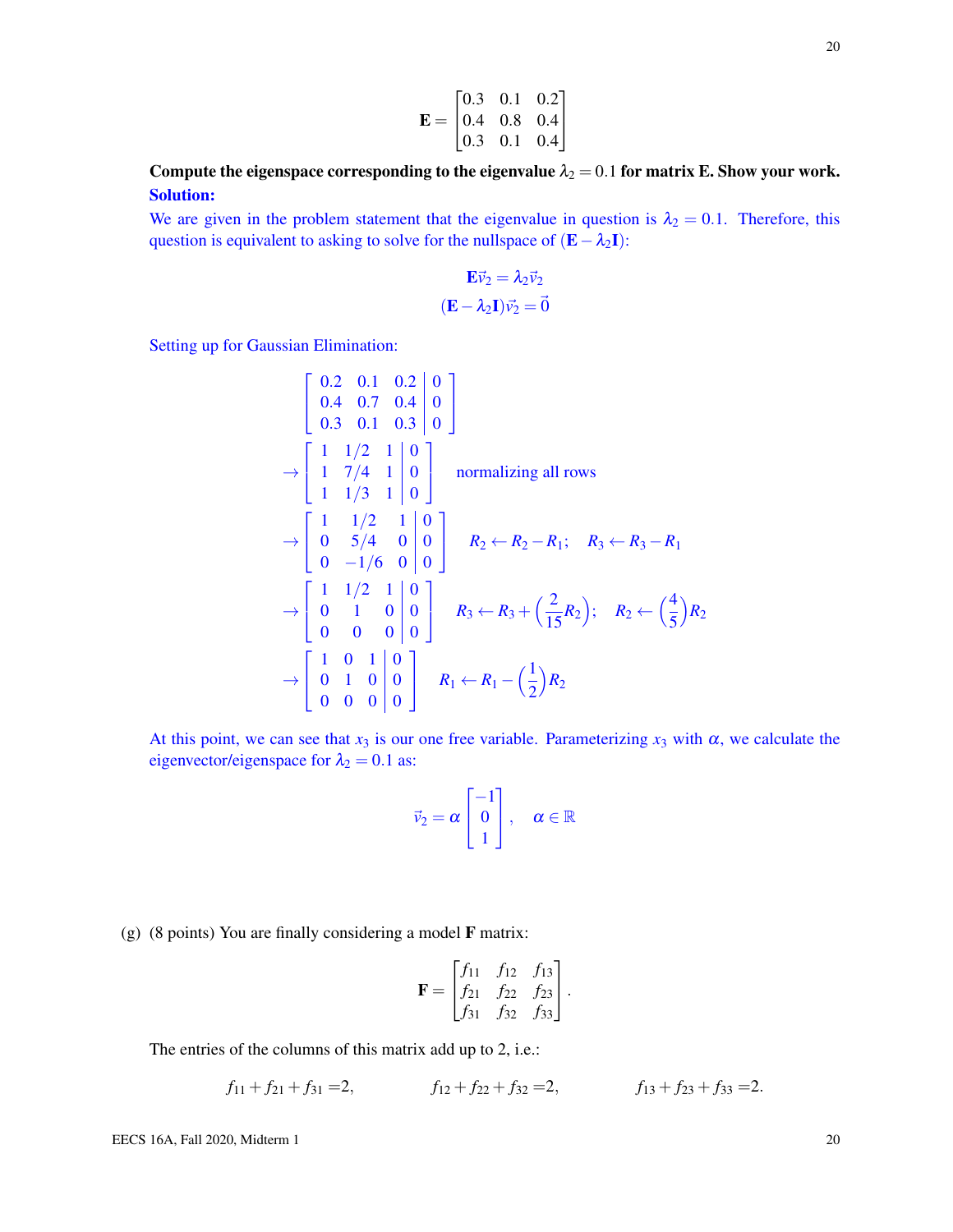What does this transition matrix do to the **total number of words (i.e. verbs + nouns + adjectives)** in each iteration of the blog post? Provide a rigorous proof of your answer. Recall that  $\vec{x}[n+1] =$  $\mathbf{F} \cdot \vec{x}[n]$ , and that

$$
\vec{x}[n] = \begin{bmatrix} x_{\text{noun}}[n] \\ x_{\text{verb}}[n] \\ x_{\text{adjective}}[n] \end{bmatrix}.
$$

#### Solution:

We can begin by seeing what happens to the current state vector  $\vec{x}[n]$  at any timestep *n* upon one application of the F matrix as given in the problem statement.

$$
\vec{x}[n+1] = \mathbf{F} \cdot \vec{x}[n]
$$
\n
$$
= \begin{bmatrix} f_{11} & f_{12} & f_{13} \\ f_{21} & f_{22} & f_{23} \\ f_{31} & f_{32} & f_{33} \end{bmatrix} \cdot \begin{bmatrix} x_{\text{noun}}[n] \\ x_{\text{verb}}[n] \\ x_{\text{adjective}}[n] \end{bmatrix}
$$
\n
$$
= \begin{bmatrix} f_{11} \cdot x_{\text{noun}}[n] + f_{12} \cdot x_{\text{verb}}[n] + f_{13} \cdot x_{\text{adjective}}[n] \\ f_{21} \cdot x_{\text{noun}}[n] + f_{22} \cdot x_{\text{verb}}[n] + f_{23} \cdot x_{\text{adjective}}[n] \\ f_{31} \cdot x_{\text{noun}}[n] + f_{32} \cdot x_{\text{verb}}[n] + f_{33} \cdot x_{\text{adjective}}[n] \end{bmatrix}
$$

1  $\mathbf{I}$ 

Note that the expression for  $\vec{x}[n+1]$  is valid for the current state vector at *any* timestep  $n+1$ . Next, we consider the *total number of words* in the article at any timestep *n*+1. We can find the total number of words simply by summing up all of the entries of the  $\vec{x}[n+1]$  state vector which was found above:

total # of words at 
$$
n + 1
$$
 =  $(f_{11} \cdot x_{\text{noun}}[n] + f_{12} \cdot x_{\text{verb}}[n] + f_{13} \cdot x_{\text{adjective}}[n]) +$   
\n $(f_{21} \cdot x_{\text{noun}}[n] + f_{22} \cdot x_{\text{verb}}[n] + f_{23} \cdot x_{\text{adjective}}[n]) +$   
\n $(f_{31} \cdot x_{\text{noun}}[n] + f_{32} \cdot x_{\text{verb}}[n] + f_{33} \cdot x_{\text{adjective}}[n]).$ 

If we regroup terms to combine all of the  $x_{\text{noun}}[n]$ ,  $x_{\text{verb}}[n]$ , and  $x_{\text{adjective}}[n]$  respectively, we get:

total # of words at 
$$
n + 1
$$
 =  $(f_{11} + f_{21} + f_{31}) \cdot x_{\text{noun}}[n] +$   
\n $(f_{12} + f_{22} + f_{32}) \cdot x_{\text{verb}}[n] +$   
\n $(f_{13} + f_{23} + f_{33}) \cdot x_{\text{adjective}}[n].$ 

Applying the properties of each column as given in the question statement, i.e, that the entries in each respective column of  $\bf{F}$  sum to 2, we can simplify this expression for the total number of words further:

total # of words at 
$$
n + 1
$$
 = 2 ·  $x_{\text{noun}}[n] + 2 · x_{\text{verb}}[n] + 2 · x_{\text{adjective}}[n]$   
= 2 ·  $(x_{\text{noun}}[n] + x_{\text{verb}}[n] + x_{\text{adjective}}[n])$ .

Recall that the total number of words in the system at timestep *n* was simply the sum of each of the entries of the state vector  $\vec{x}[n]$ , i.e, the total number of words at time *n* is always equal to the term in parenthesis above,  $(x_{\text{noun}}[n] + x_{\text{verb}}[n] + x_{\text{adjective}}[n])$ .

Hence, at any timestep  $n+1$ , the transition matrix **F** is **doubling the total amount of words in the** system from timestep *n*.

ш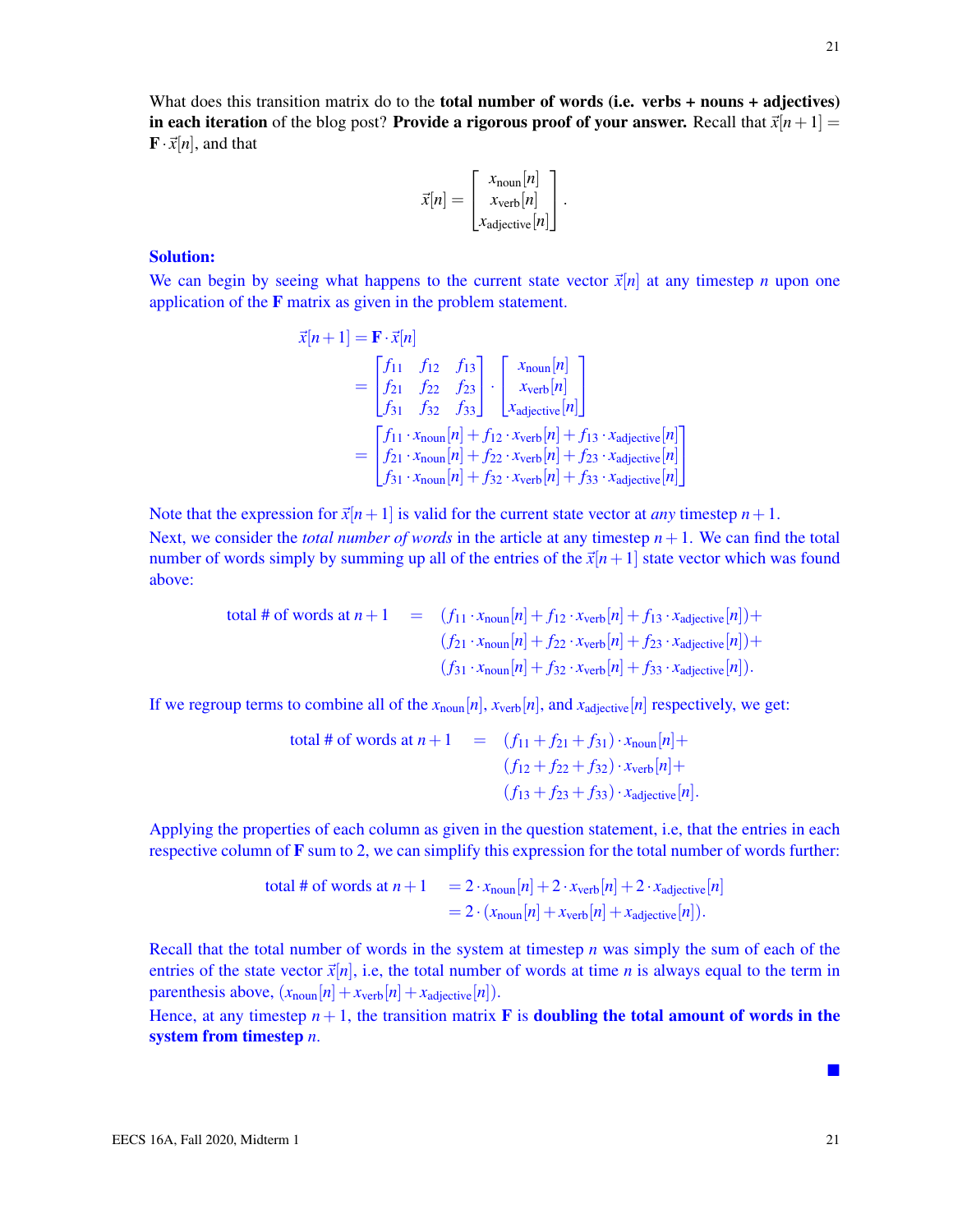#### 7. Get in the robot, 16A people! (31 points)

You are testing a giant robot that you programmed.

(a) (8 points) You can use a navigation control input  $\vec{u} \in \mathbb{R}^3$  to move the robot to different positions  $\vec{p}$ , as described by:

$$
\mathbf{A}\vec{u} = \vec{p}, \quad \text{where} \quad \mathbf{A} = \begin{bmatrix} 1 & 0 & 2 \\ 1 & 1 & 2 \\ 0 & 1 & a \end{bmatrix}.
$$

The value of the parameter  $a \in \mathbb{R}$  determines the robot's behavior.

 $\mathcal{L}$ 

You find your giant robot moving only along a plane in space defined by

$$
\mathbb{U} = \left\{ \vec{p} \in \mathbb{R}^3 \middle| \quad \vec{p} = \begin{bmatrix} \alpha \\ \alpha + \beta \\ \beta \end{bmatrix}, \quad \alpha, \beta \in \mathbb{R} \right\}.
$$

Find the value of *a* in the programmed matrix, which caused your robot to get stuck on the plane U. Show your work and justify your answer.

Solution:

## Solution 1: Inspection of Matrix A and Using Definition of Linear Independence

In order to solve this problem, we need to find a value of *a* such that the column space of **A**,  $C(A)$ , is represented by the plane  $\mathbb{U}$ . Since  $\mathbb{C}(\mathbf{A})$  has a dimension of 2, there are two linearly independent columns in matrix **A**. We can see that the first two columns are linearly independent and  $C(A)$  is defined by their span. So the third column must be linearly dependent on the first and second columns. So we can write:

$$
\begin{bmatrix} 2 \\ 2 \\ a \end{bmatrix} = \alpha_1 \begin{bmatrix} 1 \\ 1 \\ 0 \end{bmatrix} + \alpha_2 \begin{bmatrix} 0 \\ 1 \\ 1 \end{bmatrix}
$$

$$
\implies \begin{bmatrix} 2 \\ 2 \\ a \end{bmatrix} = \begin{bmatrix} \alpha_1 \\ \alpha_1 + \alpha_2 \\ \alpha_2 \end{bmatrix}
$$

$$
\implies \alpha_1 = 2
$$

$$
\alpha_1 + \alpha_2 = 2
$$

$$
\alpha_2 = a
$$

Hence,  $\alpha_1 = 2$  and  $\alpha_2 = a = 0$ .

## Solution 2: Setting up a System of Equations and Using Gaussian Elimination

We know if the column space of A is equal to the given subspace, i.e.  $C(A) = U$ , then the following must hold for all  $\vec{u} \in \mathbb{R}^3$ :

$$
\mathbf{A}\vec{u} = \vec{p}
$$
  
\n
$$
\begin{bmatrix} 1 & 0 & 2 \\ 1 & 1 & 2 \\ 0 & 1 & a \end{bmatrix} \begin{bmatrix} u_1 \\ u_2 \\ u_3 \end{bmatrix} = \begin{bmatrix} \alpha \\ \alpha + \beta \\ \beta \end{bmatrix}
$$

22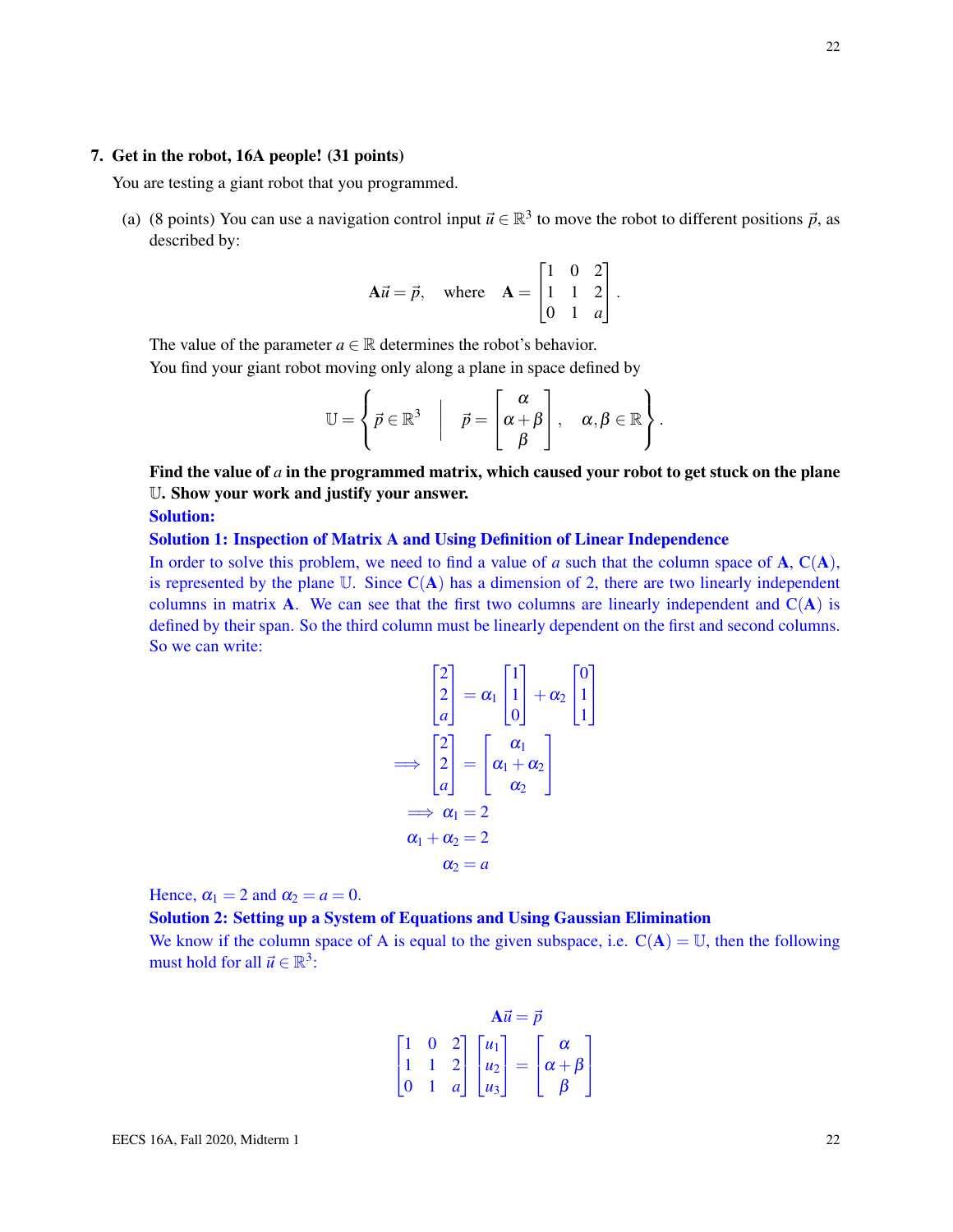We then apply Gaussian Elimination to this system:

$$
\begin{bmatrix} 1 & 0 & 2 & \alpha \\ 1 & 1 & 2 & \alpha + \beta \\ 0 & 1 & a & \beta \end{bmatrix}
$$
  
\n
$$
\rightarrow \begin{bmatrix} 1 & 0 & 2 & \alpha \\ 0 & 1 & 0 & \beta \\ 0 & 1 & a & \beta \end{bmatrix} R_2 \leftarrow R_2 - R_1
$$
  
\n
$$
\rightarrow \begin{bmatrix} 1 & 0 & 2 & \alpha \\ 0 & 1 & 0 & \beta \\ 0 & 0 & a & 0 \end{bmatrix} R_3 \leftarrow R_3 - R_2
$$

Reading out the last row,  $au_3 = 0$  must hold for all possible values of  $u_3 \in \mathbb{R}$ . Therefore,  $a = 0$  for  $C(A) = U.$ 

(b) (6 points) Your robot operates with the same model as in part (a), i.e.  $A\vec{u} = \vec{p}$ . We recall  $\vec{u}$  is a navigation control input and  $\vec{p}$  is the robot's position. However, we lost the documentation about the A matrix! In other words, we don't know what A is and it may not be the same matrix as in part (a).

You found an interesting phenomenon: two different navigation control inputs,  $\vec{u_1}$  and  $\vec{u_2}$  move the robot to the same position  $\vec{p}$ , i.e.

$$
\mathbf{A}\vec{u_1} = \mathbf{A}\vec{u_2} = \vec{p}, \text{ where } \vec{u_1} = \begin{bmatrix} 2 \\ 1 \\ 0 \end{bmatrix}, \vec{u_2} = \begin{bmatrix} 1 \\ 1 \\ 1 \end{bmatrix}, \text{ and } \vec{p} = \begin{bmatrix} 2 \\ 3 \\ 1 \end{bmatrix}.
$$

With this information, find a control input  $\vec{u}$  that can return you back to  $\vec{p} = \vec{0}$ , where your base of operations is located. Due to some limitations of the robot motors, you cannot command a zero control input, i.e.  $\vec{u} \neq \vec{0}$ . Show your work and justify your answer.

Solution:

**Solution 1: Findng a vector in the nullspace directly.** We have to find a value of  $\vec{u}$  such that:

$$
\mathbf{A}\vec{u} = \vec{0}, \vec{u} \neq \vec{0}
$$

Also we are given:

$$
\mathbf{A}\vec{u_1} = \vec{p}
$$

$$
\mathbf{A}\vec{u_2} = \vec{p}
$$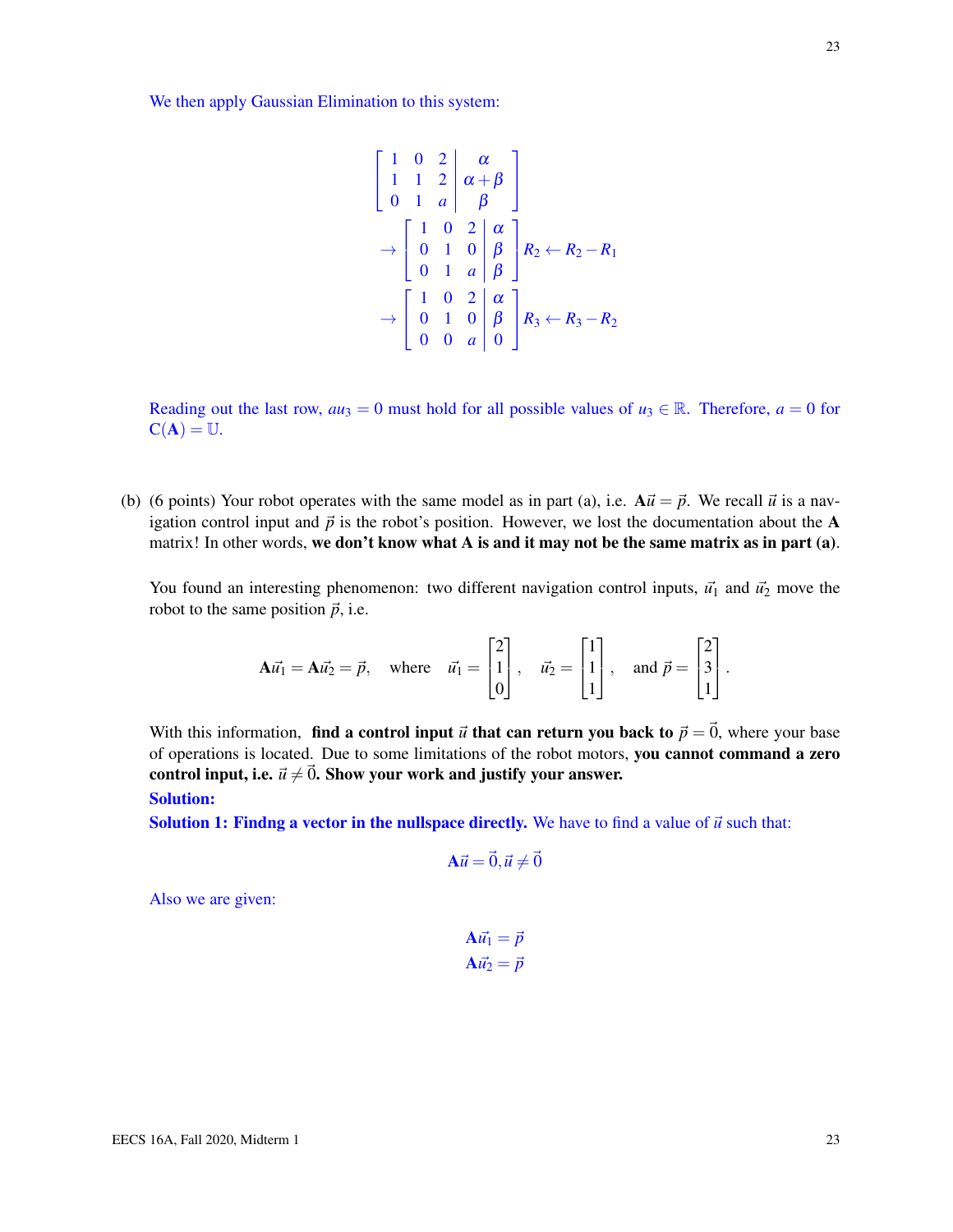Subtracting the equations from each other we get:

$$
\mathbf{A}(\vec{u_1} - \vec{u_2}) = \vec{p} - \vec{p}
$$

$$
\mathbf{A}(\vec{u_1} - \vec{u_2}) = \vec{0}
$$

$$
\mathbf{A}(\begin{bmatrix} 2 \\ 1 \\ 0 \end{bmatrix} - \begin{bmatrix} 1 \\ 1 \\ 1 \end{bmatrix}) = \begin{bmatrix} 0 \\ 0 \\ 0 \end{bmatrix}
$$

$$
\mathbf{A} \begin{bmatrix} 1 \\ 0 \\ -1 \end{bmatrix} = \begin{bmatrix} 0 \\ 0 \\ 0 \end{bmatrix}
$$

This means that any vector

$$
\vec{u} = \alpha \begin{bmatrix} 1 \\ 0 \\ -1 \end{bmatrix}, \alpha \in \mathbb{R}, \alpha \neq 0
$$

would be a valid control input to take us back to the base.

Solution 2: Finding structure of the matrix A and solving  $A\vec{u} = \vec{0}$ .

The strategy here will be to write A in terms of its elements and use the given equations to determine the structure of A.

Let's express the elements of A as:

$$
\mathbf{A} = \begin{bmatrix} a_{11} & a_{12} & a_{13} \\ a_{21} & a_{22} & a_{23} \\ a_{31} & a_{32} & a_{33} \end{bmatrix}.
$$

We will now write out our two equations,  $A\vec{u}_1 = \vec{p}$  and  $A\vec{u}_2 = \vec{p}$ :

|                      | $a_{12}$ | $a_{13}$ |  |   |   |
|----------------------|----------|----------|--|---|---|
| $a_{21}$             | $a_{22}$ | $a_{23}$ |  |   | ٠ |
|                      | $a_{32}$ | $a_{33}$ |  |   |   |
|                      |          |          |  |   |   |
| .<br>a <sub>11</sub> | $a_{12}$ | $a_{13}$ |  | ∠ |   |
|                      |          | $a_{23}$ |  |   |   |

Intuitively, we have 9 unknowns in our matrix A and a system of 6 equations (2 equations per row of A). So we can use this system of equations to gain more knowledge about the structure of A:

$$
2a_{11} + 1a_{12} + 0a_{13} = 2 \Rightarrow a_{12} = 2 - 2a_{11}
$$
 (5)

$$
2a_{21} + 1a_{22} + 0a_{23} = 3 \Rightarrow a_{22} = 3 - 2a_{21}
$$
 (6)

$$
2a_{31} + 1a_{32} + 0a_{33} = 1 \Rightarrow a_{32} = 1 - 2a_{31}
$$
 (7)

- <span id="page-23-3"></span><span id="page-23-2"></span><span id="page-23-1"></span><span id="page-23-0"></span> $a_{11} + a_{12} + a_{13} = 2$  (8)
- <span id="page-23-4"></span> $a_{21} + a_{22} + a_{23} = 3$  (9)
- <span id="page-23-5"></span> $a_{31} + a_{32} + a_{33} = 1$  (10)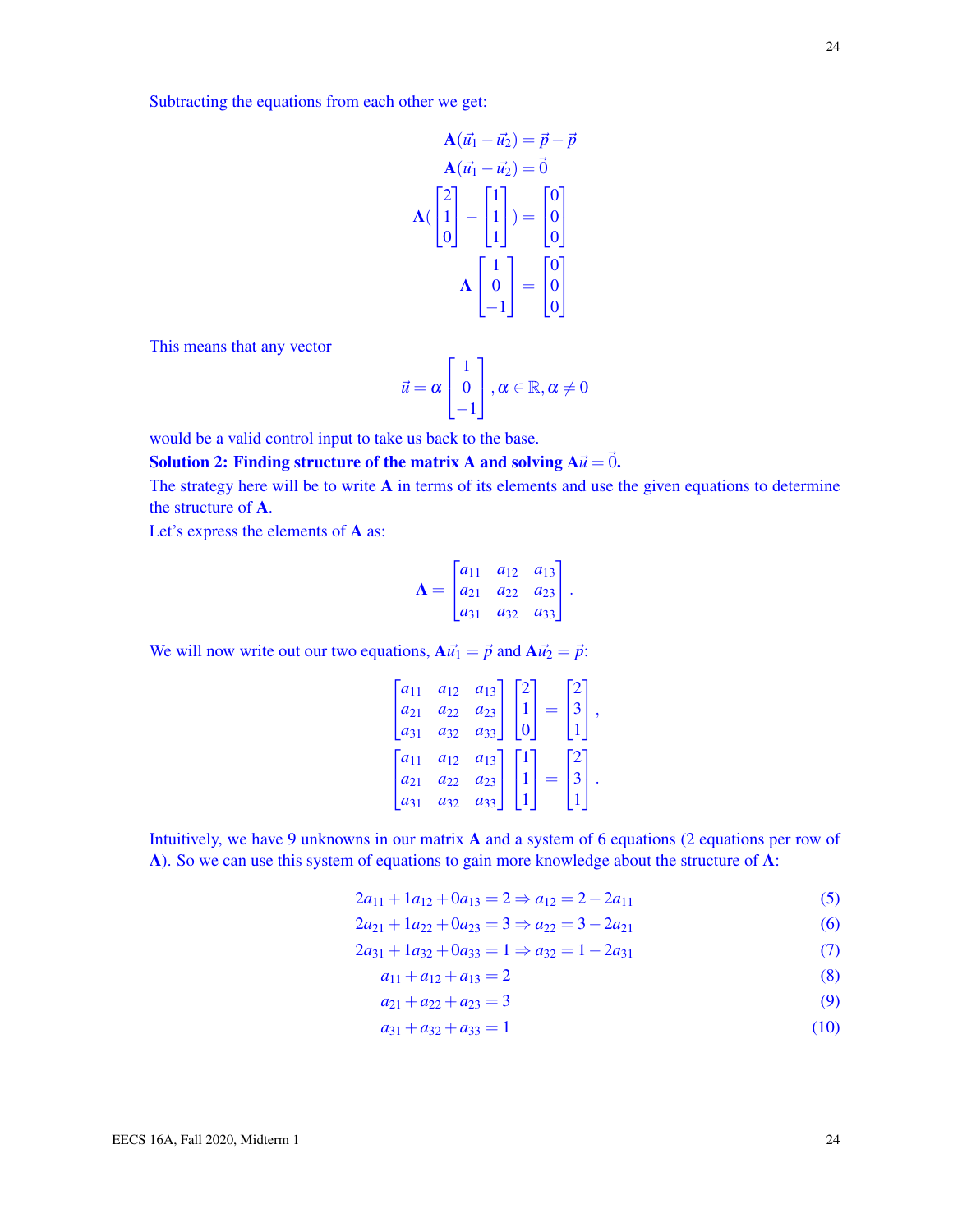Substituting the values of  $a_{12}, a_{22}, a_{32}$  from Equations [\(5\)](#page-23-0), [\(6\)](#page-23-1), and [\(7\)](#page-23-2) into Equations [\(8\)](#page-23-3), [\(9\)](#page-23-4), and [\(10\)](#page-23-5), respectively, we arrive at the following constraints on the structure of A:

$$
a_{12} = 2 - 2a_{11}
$$
  
\n
$$
a_{22} = 3 - 2a_{21}
$$
  
\n
$$
a_{32} = 1 - 2a_{31}
$$
  
\n
$$
a_{13} = a_{11}
$$
  
\n
$$
a_{23} = a_{21}
$$
  
\n
$$
a_{33} = a_{31}
$$

We can substitute these expressions back into A. By doing this, we should be able to describe every entry of **A** with only 3 variables  $a_{11}, a_{21}, a_{31}$ :

$$
\mathbf{A} = \begin{bmatrix} a_{11} & 2 - 2a_{11} & a_{11} \\ a_{21} & 3 - 2a_{21} & a_{21} \\ a_{31} & 1 - 2a_{31} & a_{31} \end{bmatrix}.
$$

Now all that is left is to solve the expression  $A\vec{u} = \vec{0}$ . We can do this using Gaussian Elimination.

$$
\begin{bmatrix}\na_{11} & 2-2a_{11} & a_{11} & 0 \\
a_{21} & 3-2a_{21} & a_{21} & 0 \\
a_{31} & 1-2a_{31} & a_{31} & 0\n\end{bmatrix}
$$
\n
$$
\rightarrow \begin{bmatrix}\n1 & \frac{2}{a_{11}} - 2 & 1 & 0 \\
a_{21} & 3-2a_{21} & a_{21} & 0 \\
a_{31} & 1-2a_{31} & a_{31} & 0\n\end{bmatrix} R_1 \leftarrow \frac{1}{a_{11}} R_1
$$
\n
$$
\rightarrow \begin{bmatrix}\n1 & \frac{2}{a_{11}} - 2 & 1 & 0 \\
0 & 3-2\frac{a_{21}}{a_{11}} & 0 & 0 \\
0 & 1-2\frac{a_{31}}{a_{11}} & 0 & 0\n\end{bmatrix} R_2 \leftarrow R_2 - a_{21}R_1; R_3 \leftarrow R_3 - a_{31}R_1
$$
\n
$$
\rightarrow \begin{bmatrix}\n1 & \frac{2}{a_{11}} - 2 & 1 & 0 \\
0 & 1 & 0 & 0 \\
0 & 1-2\frac{a_{31}}{a_{11}} & 0 & 0 \\
0 & 1-2\frac{a_{31}}{a_{11}} & 0 & 0\n\end{bmatrix} R_2 \leftarrow \frac{1}{3-2\frac{a_{21}}{a_{11}}} R_2
$$
\n
$$
\rightarrow \begin{bmatrix}\n1 & 0 & 1 & 0 \\
0 & 1 & 0 & 0 \\
0 & 0 & 0 & 0\n\end{bmatrix} R_1 \leftarrow R_1 - (\frac{2}{a_{11}} - 2)R_2; R_3 \leftarrow R_3 - (1 - 2\frac{a_{31}}{a_{11}})R_2
$$

Letting  $u_3 = \alpha \in \mathbb{R}$ , we arrive at the parametric solution  $\vec{u} = \alpha$  $\sqrt{ }$  $\mathbf{I}$  $-1$ 0 1 1 . Recalling that we cannot command a zero control input, we arrive at the following valid set of control inputs to get us to  $\vec{p} = \vec{0}$ :

$$
\vec{u} = \alpha \begin{bmatrix} -1 \\ 0 \\ 1 \end{bmatrix}, \alpha \in \mathbb{R}, \alpha \neq 0.
$$

This matches the set of valid control inputs found using the first approach.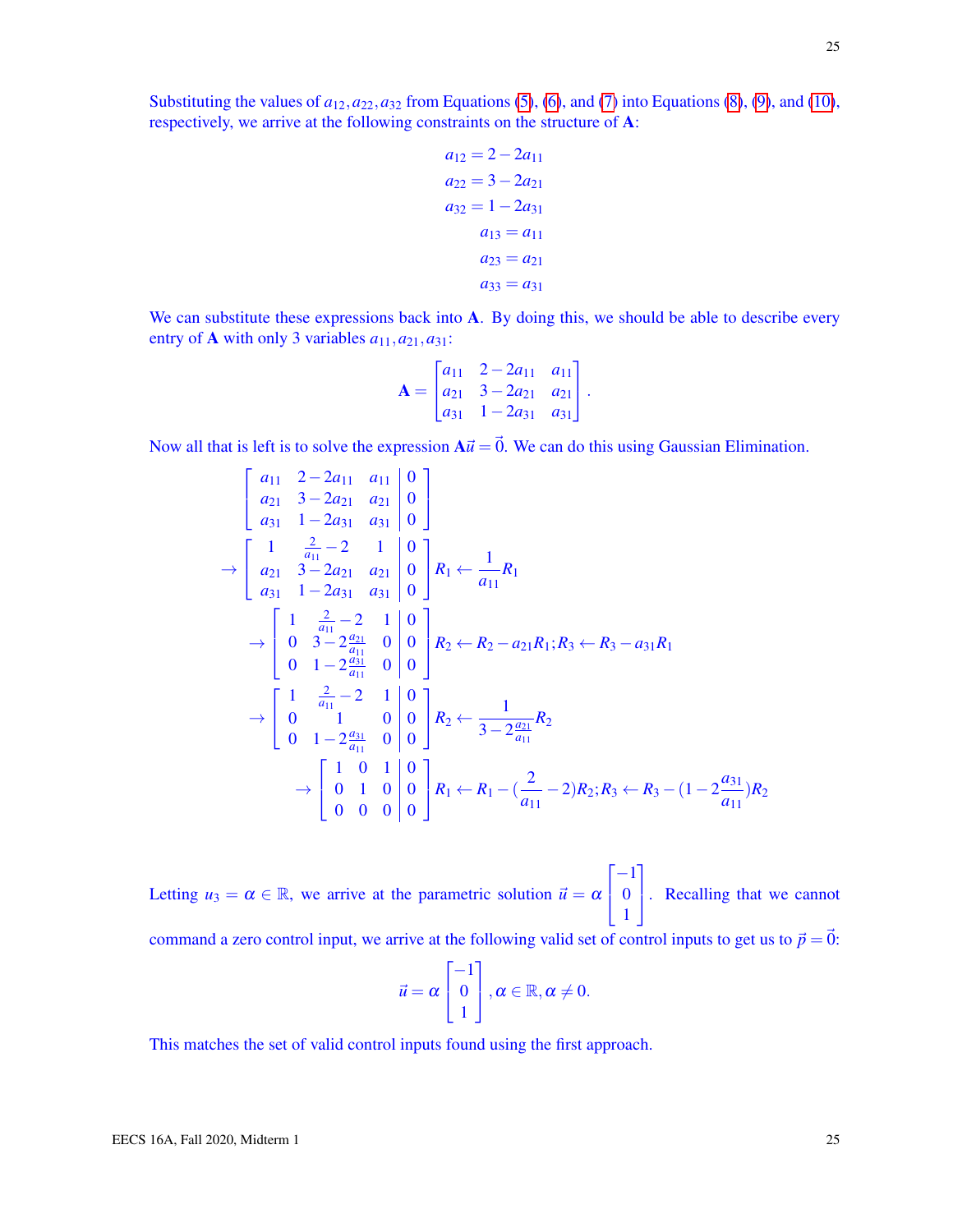26

(c) (5 points) Another challenge in navigation is collision avoidance — you don't want to crash. You are given the following documentation about the range sensor on Robot A, which is the robot you control. The range sensor can only detect other robots in the following subspace S:

$$
\mathbb{S} = \left\{ \vec{p} \in \mathbb{R}^3 \middle| \quad \vec{p} = \alpha \begin{bmatrix} 1 \\ 0 \\ 1 \end{bmatrix} + \beta \begin{bmatrix} 0 \\ 1 \\ 1 \end{bmatrix}, \quad \alpha, \beta \in \mathbb{R} \right\}.
$$

You know that Robot B is located at  $\vec{b} =$  $\sqrt{ }$  $\overline{1}$ 1 −1 1 1 . Will you be able to detect Robot B, i.e., **does**  $\vec{b}$  **belong** 

to the subspace S? Show your work and justify your answer. **Solution:** In order for  $\vec{b} \in \mathbb{S}$ , there must exist  $\alpha, \beta \in \mathbb{R}$  that satisfy the following system of equations:

<span id="page-25-3"></span><span id="page-25-2"></span><span id="page-25-1"></span><span id="page-25-0"></span>
$$
\alpha = 1 \tag{11}
$$

$$
\beta = -1 \tag{12}
$$

$$
\alpha + \beta = 1 \tag{13}
$$

By adding Equations [11](#page-25-0) and [12,](#page-25-1) we arrive at the following:

$$
\alpha + \beta = 0 \tag{14}
$$

Finally, we subtract Equation [14](#page-25-2) from [13](#page-25-3) to get:

 $0 = 1$ 

which indicates we have an inconsistent system of equations. Therefore, we cannot detect Robot B as  $\vec{b} \notin \mathbb{S}$ .

We can also arrive at the same conclusion by using Gaussian elimination to solve the system of equations for the vector of unknowns,  $\begin{bmatrix} \alpha \\ \beta \end{bmatrix}$ β 1 .

$$
\begin{bmatrix} 1 & 0 & 1 \ 0 & 1 & -1 \ 1 & 1 & 1 \end{bmatrix}
$$
  
\n
$$
\rightarrow \begin{bmatrix} 1 & 0 & 1 \ 0 & 1 & -1 \ 0 & 1 & 0 \end{bmatrix} R_3 \leftarrow R_3 - R_1
$$
  
\n
$$
\rightarrow \begin{bmatrix} 1 & 0 & 1 \ 0 & 1 & -1 \ 0 & 0 & 1 \end{bmatrix} R_3 \leftarrow R_3 - R_2
$$

We observe the contradictory row corresponding to  $0 = 1$  and conclude the system is inconsistent.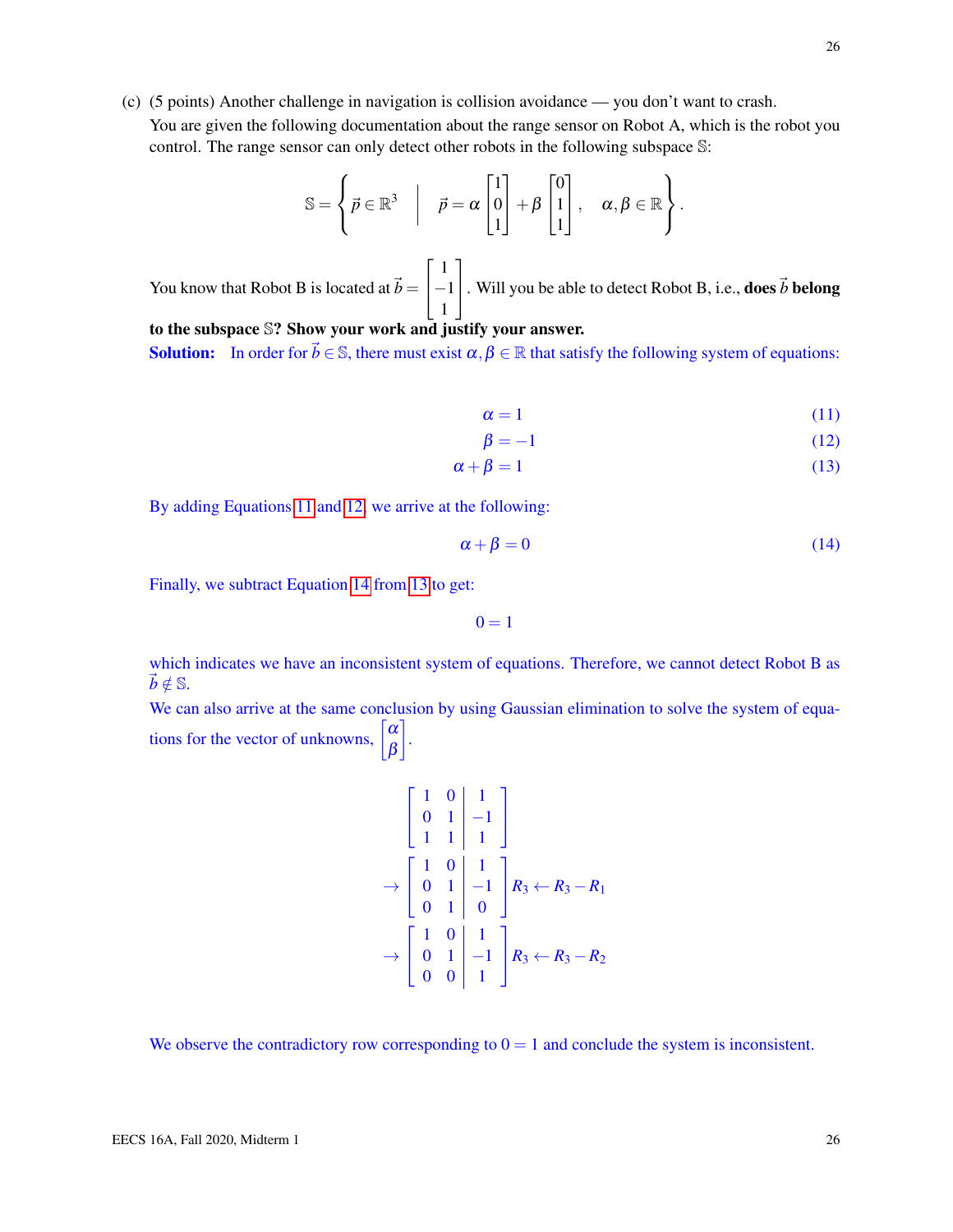(d) (6 points) You are now working on the power source of the robot. The nuclear chain reaction that powers it can be modeled by state transition matrix  $\mathbf{Q} \in \mathbb{R}^{3 \times 3}$  and the equation:

$$
\vec{v}[n+1] = \mathbf{Q}\vec{v}[n],
$$

where  $\vec{v}[n]$  is the quantity of reactive species at time step *n*. **Q** is:

$$
\mathbf{Q} = \begin{bmatrix} 1 & 0 & 0 \\ 0 & 0.5 & 0 \\ 0 & 0 & 10 \end{bmatrix}.
$$

You realize that some components of  $\vec{v}[n] \rightarrow \infty$  as  $n \rightarrow \infty$ . To stabilize the system you multiply it by a matrix **:** 

$$
\mathbf{R} = \begin{bmatrix} r_1 & 0 & 0 \\ 0 & r_2 & 0 \\ 0 & 0 & r_3 \end{bmatrix}.
$$

Now the new system would be modeled by

$$
\vec{v}[n+1] = \mathbf{QR}\vec{v}[n].
$$

Your job is to pick the entries of **R**, and **you can only use non-negative values in R, so**  $r_1, r_2, r_3 \ge 0$ . What are the largest values you can choose for  $r_1$ ,  $r_2$ , and  $r_3$  to ensure that the absolute values of the components in  $\vec{v}[n] \nrightarrow \infty$  as  $n \rightarrow \infty$ ? Show your work and justify your answer.

**Solution:** We first recall our design constraints that  $r_1, r_2, r_3$  have to be non-negative. So now we need to use the system model and stability constraints to get upper bounds for  $r_1$ ,  $r_2$ ,  $r_3$ .

In order to ensure our new system is stable (absolute values of the components in  $\vec{v}[n] \nrightarrow \infty$  as  $n \rightarrow \infty$ ), we need to ensure that the eigenvalues of **QR** need to be  $\leq 1$ .

The transition matrix of the new system is given by:

$$
\mathbf{QR} = \begin{bmatrix} r_1 & 0 & 0 \\ 0 & 0.5r_2 & 0 \\ 0 & 0 & 10r_3 \end{bmatrix}.
$$

Since this matrix is a diagonal matrix, we can immediately read off the eigenvalues  $\lambda_1, \lambda_2, \lambda_3$  of **QR** and add the constraint for stability:

$$
\lambda_1 = r_1 \le 1
$$
  
\n
$$
\lambda_2 = 0.5r_2 \le 1
$$
  
\n
$$
\lambda_3 = 10r_3 \le 1
$$

Therefore, we identify the following bounds for  $r_1, r_2, r_3$  for the new system to be stable:

$$
r_1 \in [0, 1]
$$
  

$$
r_2 \in [0, 2]
$$
  

$$
r_3 \in [0, 0.1]
$$